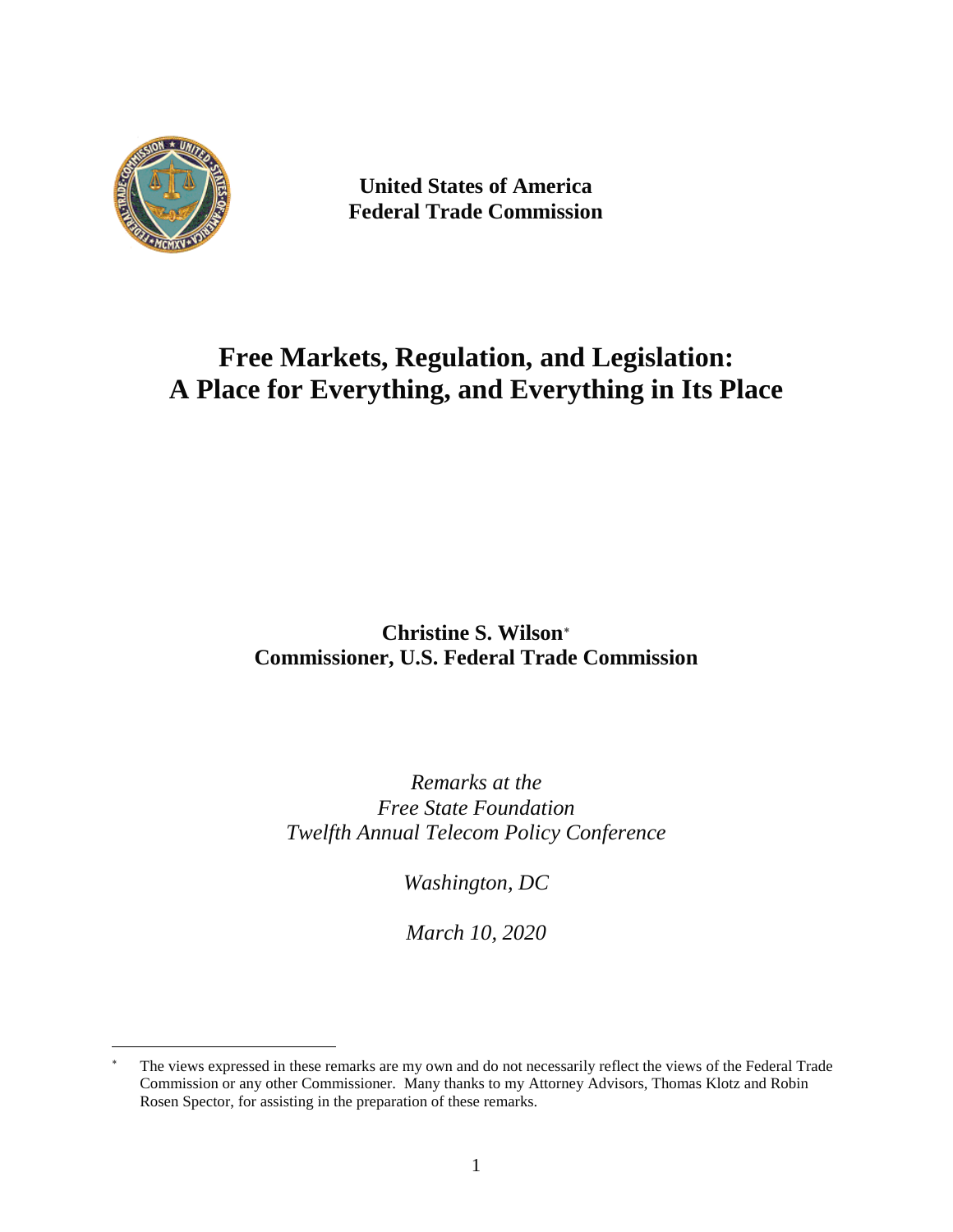Good morning. I am delighted to be here for this Twelfth Annual Telecom Policy Conference. The topic of this year's conference, Broadband Beyond 2020: Competition, Freedom and Privacy, is timely. But of course, the issues of competition, freedom, and privacy are of perennial importance.

In October 2019 I gave a talk in Brazil on free enterprise, free markets, and free people. Under President Bolsanaro, Brazil is throwing off its yoke of socialism and moving rapidly toward privatization and deregulation of its economy. This trend has been welcomed by the Brazilian people, and in particular by Brazilian small business owners, who now have the freedom to decide their own hours of operation and to set their own prices for the goods and services they offer. But these developments abroad stand in marked contrast to trends here at home, when 43% of our population professes support for socialism and one of the Democrat front runners for the presidency is a self-avowed Democratic Socialist. In light of these competing trends, the issue of how best to organize our economy is top of mind in the public debate.

Spoiler alert — I'm a big proponent of free markets and competition. I support wholeheartedly the Free State Foundation's mission "to promote, through research and educational activities, understanding of free market, limited government, and rule of law principles . . . to advocate laws and policies true to these principles." In keeping with this theme, my remarks today will begin with the benefits of free markets, competition, and deregulation. Next, I will discuss the restoration of the FTC's jurisdiction over broadband, where competition laws, and not regulations, now appropriately provide the primary safeguards for consumers. And finally, I will turn to privacy and discuss the market imperfections and other imperatives that I believe drive the need for federal privacy legislation.

2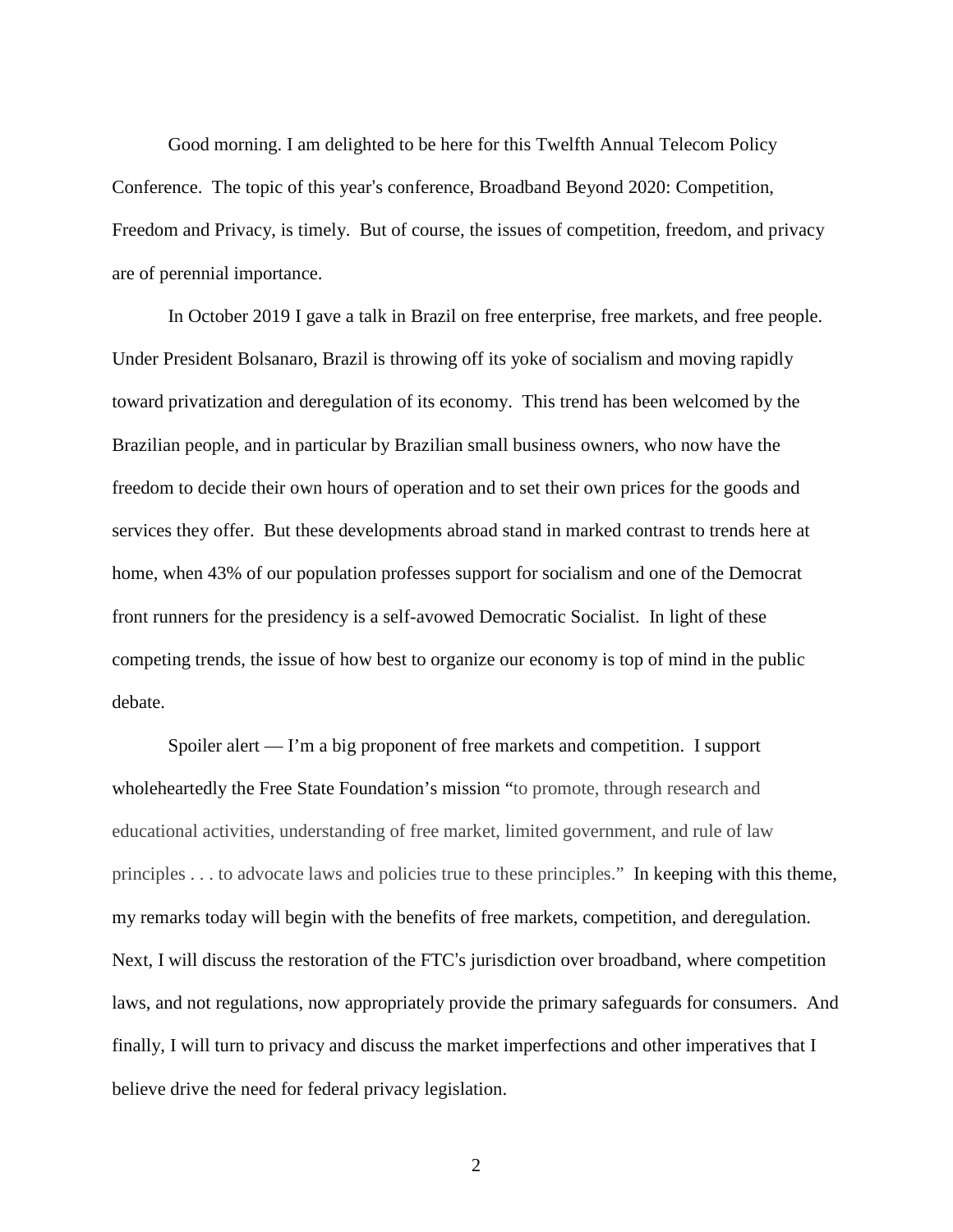Before I begin, I must give the standard disclaimer: The views I express today are my own, and do not necessarily reflect the views of the Federal Trade Commission or any other Commissioner.

#### I. Benefits of Free Markets

Ever since I traveled behind the Iron Curtain in 1984, and saw the misery and deprivation imposed by command and control economies, I have been an avid proponent of free markets. Competitive markets ensure that resources are allocated to their highest valued uses and create the greatest benefits for consumers. Government intervention, in contrast, causes distortions of market forces that can create inefficiencies. Heavy-handed regulatory regimes designed to benefit consumers can, ironically, harm them greatly.

Two examples from our nation's history illustrate the danger. Begun with the best of intentions, extensive regulation of railroads and airlines inhibited innovation, protected rivals at the expense of consumers, and kept prices high. It's worth taking a moment to walk down Memory Lane at a time when proponents of elaborate regulatory regimes — for industries ranging from Big Tech to healthcare — abound. As George Santayana said, "[t]hose who cannot remember the past are condemned to repeat it."

First, let's talk about railroads. To address the concerns of dissatisfied shippers, Congress created the Interstate Commerce Commission and required railroads to charge rates that were "reasonable and just."<sup>1</sup> Over time, when new forms of transportation began to compete with the railroads, like trucking and barges, Congress granted the ICC the authority to regulate most of

 <sup>1</sup> Pub. L. 49-104, <sup>24</sup> Stat. 379, § <sup>1</sup> (1887) ("All charges made for any service rendered or to be rendered in the transportation of passengers or property as aforesaid, or in connection therewith, or for the receiving, delivering, storage, or handling of such property, shall be reasonable and just; and every unjust and unreasonable charge for such service is prohibited and declared to be unlawful.").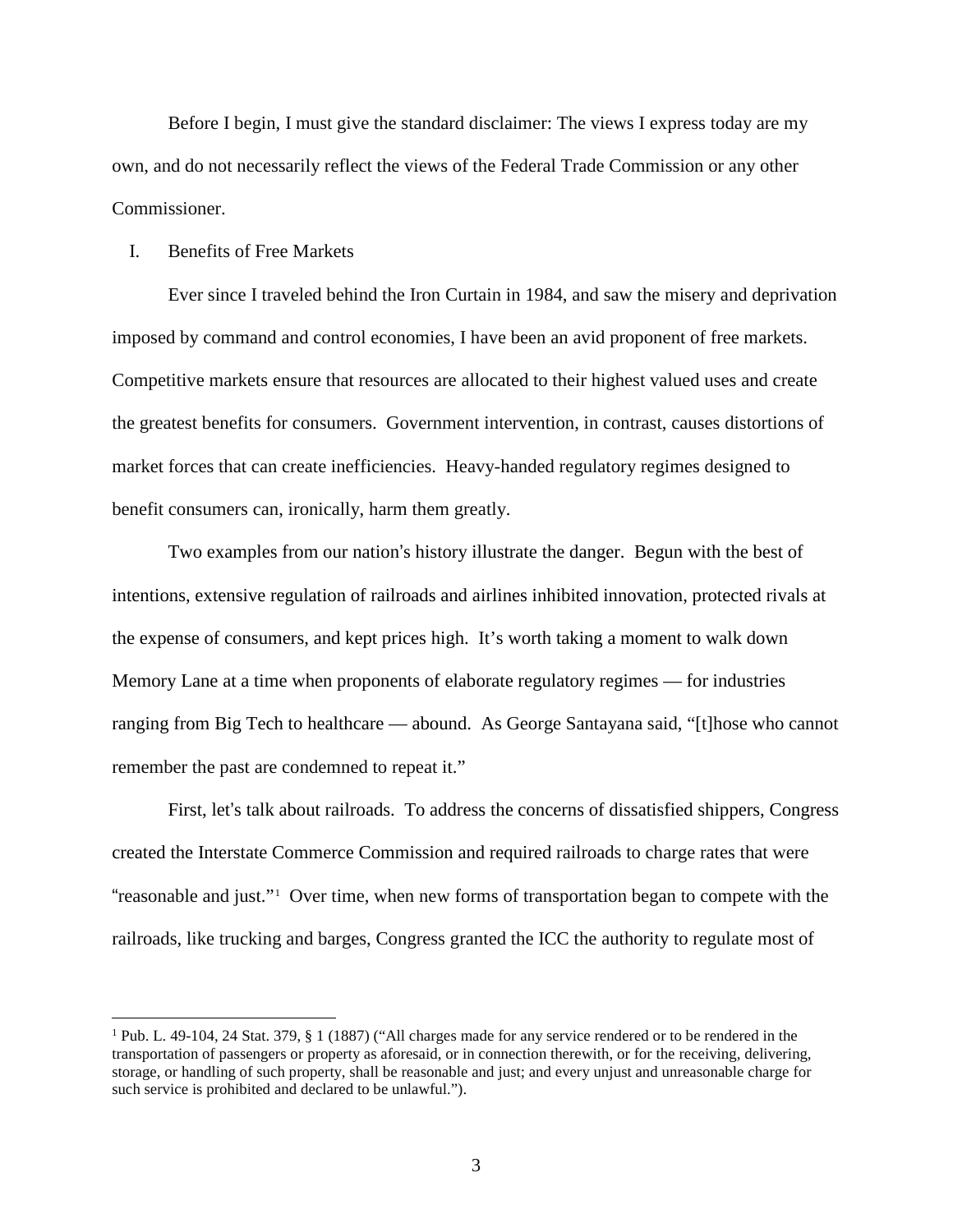them, as well.<sup>[2](#page-3-0)</sup> Unfortunately, the ICC's regulatory efforts worked against consumers. In the 1950s and 1960s, U.S. railroads introduced innovations, like new kinds of train cars, that reduced their operating costs significantly. Consequently, the railroads wanted to reduce their prices to reflect their lower costs, but they had to petition the ICC for approval. In several famous cases, the ICC denied the attempts of the railroads to reduce their prices.<sup>[3](#page-3-1)</sup> The rationale? The ICC was attempting to protect a competing but less efficient form of transportation – barges.<sup>[4](#page-3-2)</sup> The ICC's refusal to reduce shipping rates is particularly ironic because, as I mentioned, the ICC was created and designed to protect shippers.

The story of airline regulation in the United States is much the same. In 1938, Congress created a special regulator just for airlines; the Civil Aeronautics Board was born. Like the ICC, the CAB was directed to place other "public interest" values ahead of competition.

Unfortunately, that regulatory structure served to limit output. For instance, once one airline served a given route, such as Chicago to Memphis, the CAB typically refused to allow any other carriers to fly the same route on the grounds that the competition was not necessary to develop that route.<sup>5</sup> Even when multiple airlines were allowed to compete on the same route, the CAB rarely allowed the carriers to cut their prices and the carriers rarely asked.<sup>6</sup> These high prices depressed demand, and airlines often flew planes that were less than 60 percent full.<sup>7</sup>

<span id="page-3-0"></span> <sup>2</sup> *See, e.g.*, Motor Carrier Act of 1935, <sup>74</sup> Cong. Ch. 498, <sup>49</sup> Stat. <sup>543</sup> (1935).

<span id="page-3-1"></span><sup>3</sup> *See* Christine S. Wilson, Remembering Regulatory Misadventures: Taking a Page from Edmund Burke to Inform Our Approach to Big Tech, Address at the British Institute of International and Comparative Law, London, UK, June 28, 2019, at 9,

[https://www.ftc.gov/system/files/documents/public\\_statements/1531816/wilson\\_remarks\\_biicl\\_6-28-19.pdf.](https://www.ftc.gov/system/files/documents/public_statements/1531816/wilson_remarks_biicl_6-28-19.pdf) (discussing the *Big John* and *Ingot Molds* cases).

<span id="page-3-2"></span><sup>4</sup> *Id.*

<sup>5</sup> *See* Edward M. Kennedy, *Airline Regulation by the Civil Aeronautics Board*, 41 J. AIR L. & COM. 607, 614-15 (1975) (reprinting the Summary of Report of the Senate Subcommittee on Administrative Practice and Procedure) (describing how "entry into the industry has been effectively blocked" by the CAB's route entry policy).

<sup>6</sup> ALFRED E. KAHN, THE ECONOMICS OF REGULATION: PRINCIPLES AND INSTITUTIONS 210-11 (1971, reprinted 1988).

<sup>7</sup> *Id.* at 212 (citing RONALD E. MILLER, DOMESTIC AIRLINE EFFICIENCY: AN APPLICATION OF LINEAR PROGRAMMING 108-114 (1963)).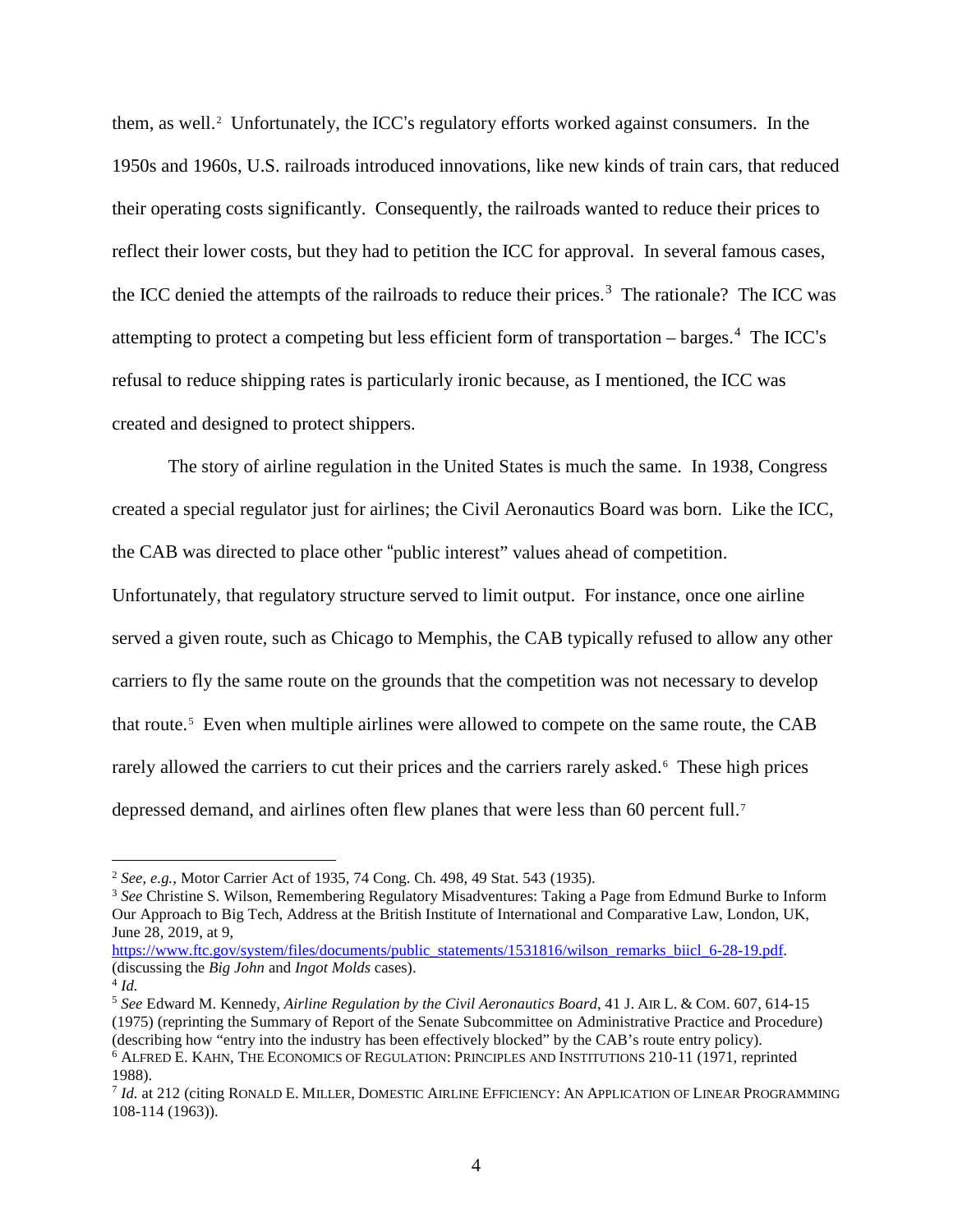Consequences for consumers are even more dire when government pushes business out of the market entirely. Bureaucrats simply cannot gather and assess all of the information it takes for markets to run efficiently, and cannot swiftly adjust their plans to reflect new data as it becomes available. Consider comparator countries in which one country has replaced free markets with command and control. As of the year 2000, the average life expectancy for men in South Korea is 8.1 years longer than for men in North Korea, and the average life expectancy for women in South Korea is 11.2 years longer than for women in North Korea.<sup>[8](#page-4-0)</sup> Similarly, even 30 years after the fall of the Berlin Wall, people in the former East Germany earn 86 percent of the after-tax income of their West German counterparts, East German per capita GDP is 75 percent of West German per capita GDP, and Germans in both regions say living standards in the former East Germany have not caught up with those in the former West Germany.<sup>[9](#page-4-1)</sup>

Against this backdrop, it becomes clear that limited government intervention in the market creates significant benefits for consumers. Given not only the experience of the United States, but the compelling examples of other countries around the world during the 20th and 21st centuries, I strongly support President Trump's deregulatory agenda. In particular, I applaud his Executive Order requiring that, for every new regulation created, two must be eliminated.<sup>10</sup> This reform has helped significantly slow the growth of new federal regulations. One study shows that the federal government under President Trump is issuing roughly *half* as many new regulations as it did under President Obama.<sup>11</sup> Consider one rough measure of the magnitude of

<span id="page-4-0"></span> <sup>8</sup> *See* H.J. Kim, Y.S. Ahn, & S.G. Lee, *Health Development Experience in North and South Korea*, <sup>13</sup> Asia Pac. J. Public Health S51 (2001).

<span id="page-4-1"></span><sup>9</sup> *See* John Gramlich, *East Germany has narrowed economic gap with West Germany since fall of communism, but still lags*, Pew Research Center FactTank (Nov. 6, 2019), https://www.pewresearch.org/fact-tank/2019/11/06/eastgermany-has-narrowed-economic-gap-with-west-germany-since-fall-of-communism-but-still-lags/. <sup>10</sup> Executive Order 13,771, 82 Fed. Reg. 9339 (Feb. 3, 2017).

<span id="page-4-3"></span><span id="page-4-2"></span><sup>11</sup> Susan E. Dudley, Geo. Wash. Univ. Regulatory Studies Center, A Two-Year Lookback on Trump's Deregulatory Record, July 15, 2019, https://regulatorystudies.columbian.gwu.edu/two-year-lookback-trump's-deregulatory-record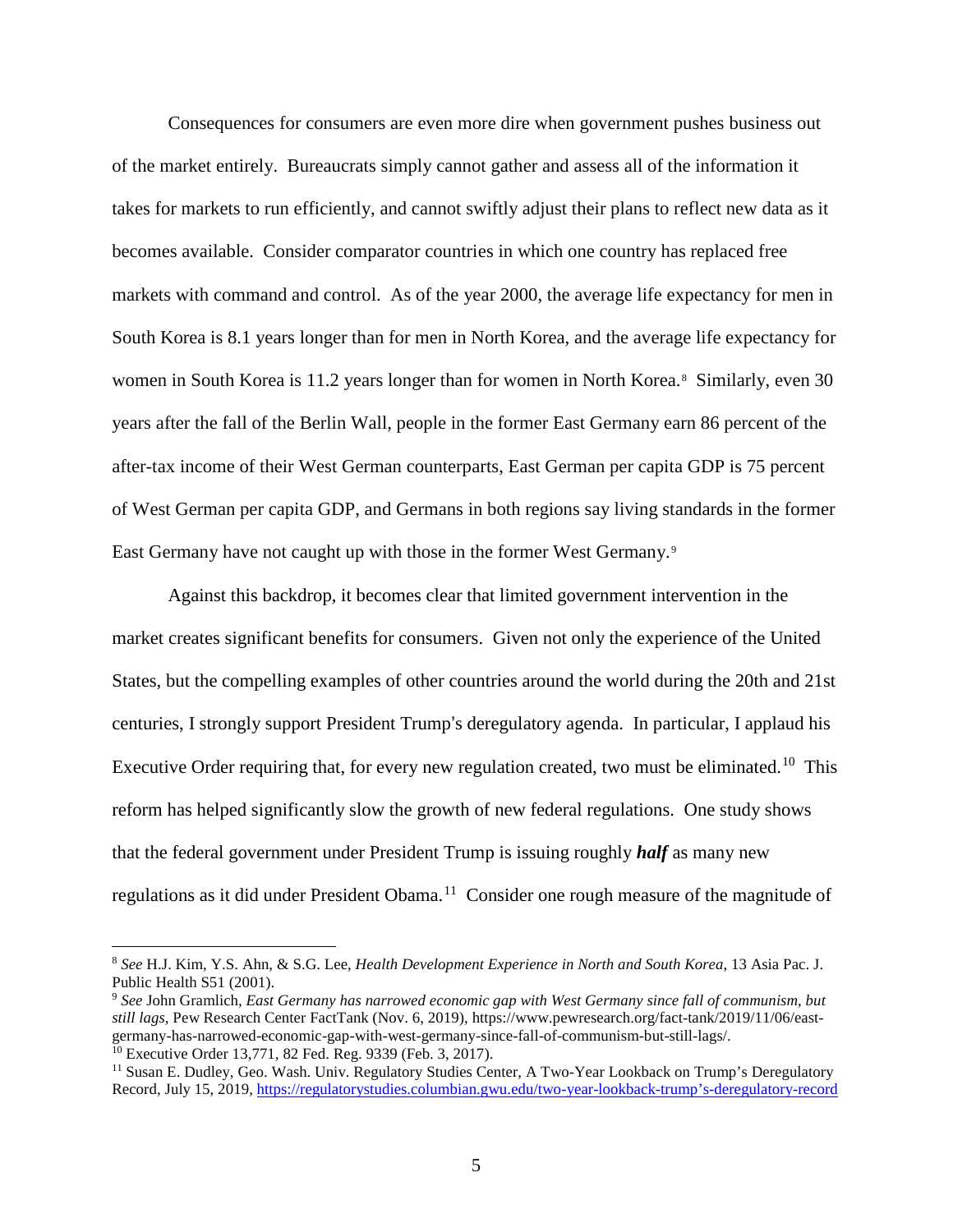regulations. In the United States, all regulations are contained in the U.S. Code of Federal Regulations (CFR). At the end of President Reagan's second term, the CFR ran to 122,000 pages. At the end of President Obama's second term, it had reached a staggering 186,000 pages. In 2018, President Trump succeeded in *reducing* the length of the CFR.[12](#page-5-0)

I am pleased that the FTC has contributed to this laudable trend. In recent years, the FTC has rescinded several Rules and Guides.<sup>[13](#page-5-1)</sup> Some of these efforts stem from the FTC's longstanding practice of conducting regular review of its Rules and Guides on a rotating basis. These systematic reviews are thorough: we seek comment on whether regulations remain necessary; their costs and benefits to businesses and consumers; and the effect, if any, that changes in relevant technological, economic or environmental conditions should have on them. The Commission seeks to be receptive and responsive to comments from stakeholders, often making regulatory revisions to address changing market forces.

I support these deregulatory efforts but believe the Commission can and should do more. In my time as a Commissioner, several of my dissents have highlighted misguided attempts to expand regulatory constraints<sup>[14](#page-5-2)</sup> or missed opportunities to roll back needlessly prescriptive

<span id="page-5-2"></span><sup>14</sup> *See* Separate Statement of Commissioner Christine S. Wilson Concurring in Part and Dissenting in Part Concerning FTC v. Avant, LLC (April 15, 2019), [https://www.ftc.gov/public-statements/2019/04/separate](https://www.ftc.gov/public-statements/2019/04/separate-statement-commissioner-christine-s-wilson-concurring-part)[statement-commissioner-christine-s-wilson-concurring-part;](https://www.ftc.gov/public-statements/2019/04/separate-statement-commissioner-christine-s-wilson-concurring-part) Dissenting Statement of Commissioner Noah Joshua Phillips and Commissioner Christine S. Wilson – Regulatory Review of Safeguards Rule (March 5, 2019), [https://www.ftc.gov/public-statements/2019/03/regulatory-review-safeguards-rule-dissenting-statement](https://www.ftc.gov/public-statements/2019/03/regulatory-review-safeguards-rule-dissenting-statement-commissioner-noah)[commissioner-noah;](https://www.ftc.gov/public-statements/2019/03/regulatory-review-safeguards-rule-dissenting-statement-commissioner-noah) *see also* Concurring Statement of Commissioner Christine S. Wilson and Commissioner Noah Joshua Phillips (Feb. 28, 2020) (Public Workshop Examining Information Security for Financial Institutions and

<span id="page-5-1"></span><span id="page-5-0"></span><sup>&</sup>lt;sup>12</sup> Geo. Wash. Univ. Regulatory Studies Center, Reg Stats, [https://regulatorystudies.columbian.gwu.edu/reg-stats.](https://regulatorystudies.columbian.gwu.edu/reg-stats) The FTC repealed the Picture Tube Rule, which the Commission determined was no longer necessary to prevent deceptive claims regarding the size of television screens. [https://www.govinfo.gov/content/pkg/FR-2018-10-](https://www.govinfo.gov/content/pkg/FR-2018-10-09/pdf/2018-21803.pdf) [09/pdf/2018-21803.pdf.](https://www.govinfo.gov/content/pkg/FR-2018-10-09/pdf/2018-21803.pdf) The FTC revised the Jewelry Guides, removing outdated provisions as well as lifting restrictions that required marketers of man-made gemstones to use only certain specified labels to describe the stones.

[https://www.ftc.gov/system/files/documents/public\\_statements/1393857/g71001\\_jewelry\\_guides\\_statement\\_of\\_basi](https://www.ftc.gov/system/files/documents/public_statements/1393857/g71001_jewelry_guides_statement_of_basis_and_purpose_final_8-8-18.pdf) [s\\_and\\_purpose\\_final\\_8-8-18.pdf,](https://www.ftc.gov/system/files/documents/public_statements/1393857/g71001_jewelry_guides_statement_of_basis_and_purpose_final_8-8-18.pdf) 94-95. And, just last year, the FTC rescinded the Nursery Guides, rules governing the sale of outdoor plants, because they served little purpose for industry or consumers. [https://www.ftc.gov/news](https://www.ftc.gov/news-events/press-releases/2019/06/ftc-approves-proposal-rescinding-nursery-guides)[events/press-releases/2019/06/ftc-approves-proposal-rescinding-nursery-guides.](https://www.ftc.gov/news-events/press-releases/2019/06/ftc-approves-proposal-rescinding-nursery-guides)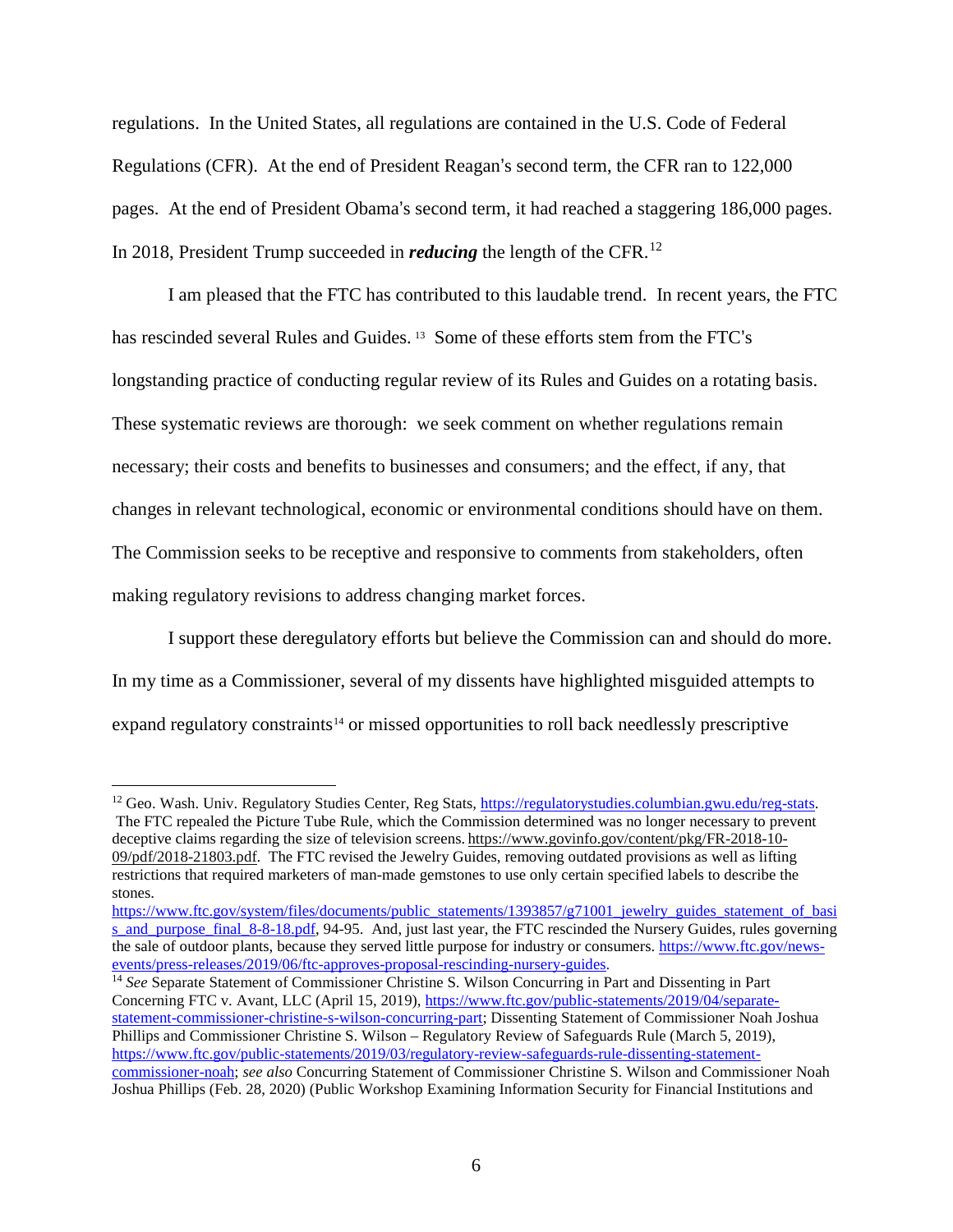obligations.[15](#page-6-0) I will continue to work with the FTC staff and my colleagues at the Commission on a deregulatory agenda.

Consistent with my dim view of regulations, and of interest to this audience, I applaud the repeal of the Open Internet Order and the passage of the Restoring Internet Freedom Order. The histories of the ICC and CAB foreshadow the beneficial results following elimination of net neutrality. For example, following numerous blunders, the rail and trucking industries were significantly deregulated starting in the late 1970s, and the ICC was disbanded entirely in 1996. As a result, railroads optimized their networks. They pared unproductive routes and reduced labor costs, increasing efficiency markedly on their remaining routes.<sup>[16](#page-6-1)</sup> Rail rates eventually fell across the board,<sup>[17](#page-6-2)</sup> and declines were particularly steep for bulk commodities like grain, lumber, and coal that could be moved much more effectively using methods that ICC regulations had previously discouraged.[18](#page-6-3)

 $\overline{a}$ 

Information Related to Changes to the Safeguards Rule), [https://www.ftc.gov/public-statements/2020/02/concurring](https://www.ftc.gov/public-statements/2020/02/concurring-statement-commissioners-christine-s-wilson-noah-joshua-phillips)[statement-commissioners-christine-s-wilson-noah-joshua-phillips.](https://www.ftc.gov/public-statements/2020/02/concurring-statement-commissioners-christine-s-wilson-noah-joshua-phillips)

<span id="page-6-0"></span><sup>15</sup> *See* Dissenting Statement of Commissioner Christine S. Wilson on the Notice of Proposed Rulemaking: Energy Labeling Rule (Dec. 10, 2018), [https://www.ftc.gov/public-statements/2018/12/dissenting-statement-commissioner](https://www.ftc.gov/public-statements/2018/12/dissenting-statement-commissioner-christine-s-wilson-notice-proposed)[christine-s-wilson-notice-proposed.](https://www.ftc.gov/public-statements/2018/12/dissenting-statement-commissioner-christine-s-wilson-notice-proposed)

<span id="page-6-2"></span><span id="page-6-1"></span><sup>16</sup> James M. MacDonald & Linda C. Cavalluzzo, *Railroad Deregulation: Pricing Reforms, Shipper Responses, and the Effects on Labor*, 50 ILR REV. 80, 90 (1996) (concluding that because of deregulation, "shippers switched to low-cost methods of transport, productivity measures grew sharply, shipping rates fell, and carrier profits grew"). <sup>17</sup> Wesley W. Wilson, *Market-Specific Effects of Rail Deregulation*, 42 J. INDUS. ECON. 1, 20 (1994) ("The evidence suggests that the majority of commodities prices initially rose under deregulation, reflecting greater market power and modest cost savings. By 1988, however, deregulation produced lower prices in most commodity classifications and did not increase prices in other classifications, suggesting that advances in productivity have dominated any adverse market power effects…. With price decreases and cost savings from deregulation, welfare gains from deregulation are likely positive.").

<span id="page-6-3"></span><sup>18</sup> *See* James M. MacDonald & Linda C. Cavalluzzo, *supra* note 15, at 83 ("Railroads moved aggressively in the post-Staggers era to offer volume discounts, and particularly large discounts to unit trains, to shippers of 'bulk' products, such as grain, lumber, coal, and other minerals. Because shippers must invest in specialized loading and storage facilities for unit trains, they will not do so without lower rates or improved services."); RICHARD D. STONE, THE INTERSTATE COMMERCE COMMISSION AND THE RAILROAD INDUSTRY: A HISTORY OF REGULATORY POLICY, at 52 (1991) ("Other ICC rate policies forced the railroads to postpone the use of unit trains (a whole trainload of cars permanently coupled and shuttling back and forth from producer to consumer – most frequently from coal mines to power plants) in the East for years.").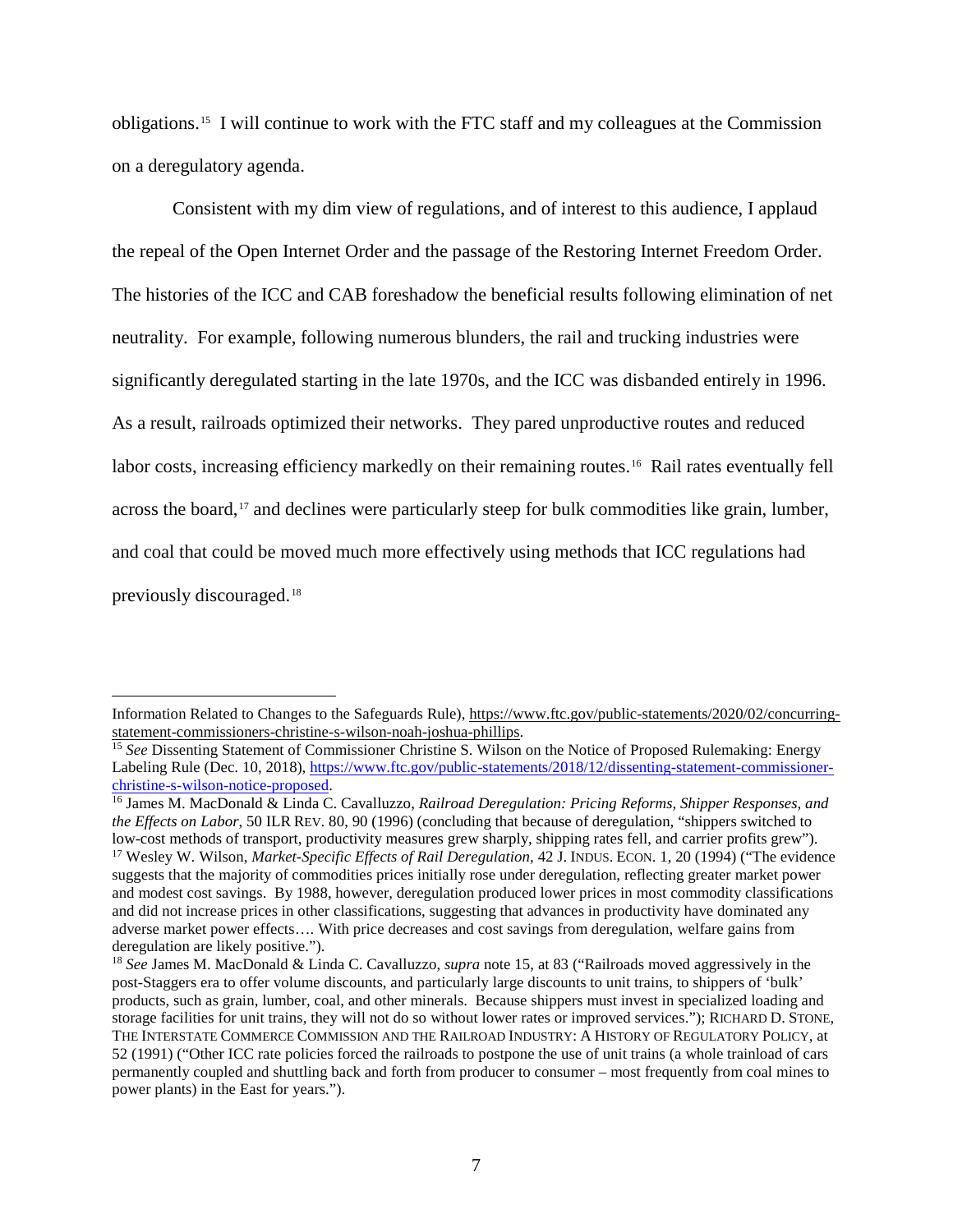Perhaps not surprisingly, a similar result arose for the CAB and the airline industry.

When the public could no longer bear the inefficiencies created by the CAB, President Carter appointed Alfred Kahn as CAB Chairman and Kahn pushed for radical deregulation. With the passage of the Airline Deregulation Act of 1978,[19](#page-7-0) supported by Democrats and Republicans alike, the CAB ceased to exist.<sup>20</sup> Following elimination of the CAB, air travel prices fell and output increased. By 1990, twelve years after deregulation, economists estimated that airline deregulation was already increasing U.S. consumer surplus by more than \$6 billion *per year*, which is \$20 billion annually in 2019 dollars.<sup>[21](#page-7-2)</sup>

Consistent with the effects of deregulation in other industries, the repeal of net neutrality

regulation has already proven to be a boon for businesses and consumers. After falling in 2015

and 2016, the FCC reports that broadband investment increased by \$1.5 billion in 2017 and \$3

billion 2018.<sup>22</sup> Since the FCC adopted its Restoring Internet Freedom Order in December 2017,

<span id="page-7-0"></span> <sup>19</sup> Pub. L. 95-504, <sup>92</sup> Stat. <sup>1705</sup> (1978).

<span id="page-7-1"></span><sup>20</sup> *See, e.g.*, Bradley Behrman, *Civil Aeronautics Board*, *in* THE POLITICS OF REGULATION 75 (James Q. Wilson ed., 1980) ("Few regulatory agencies – if any – have ever altered their policies as rapidly or radically as did the Civil Aeronautics Board (CAB) between 1974 and 1978.").

<span id="page-7-2"></span><sup>21</sup> Steven A. Morrison & Clifford Winston, *The Dynamics of Airline Pricing and Competition*, 80 AM. ECON. REV. 389, 390 (1990) ("On average, deregulated fares are lower than regulated fares by 18 percent, amounting to an average annual savings to travelers of roughly \$6 billion (1988 dollars).").

<span id="page-7-3"></span><sup>22</sup> *See* U.S Broadband Capex Growth Propels Deployment (July 31, 2019), [https://www.ustelecom.org/u-s](https://www.ustelecom.org/u-s-broadband-capex-growth-propels-deployment/)[broadband-capex-growth-propels-deployment/;](https://www.ustelecom.org/u-s-broadband-capex-growth-propels-deployment/) *see also* Remarks of FCC Chairman Ajit Pai at the Hawaii International Conference on Science Systems (Jan. 10, 2020), [https://www.fcc.gov/document/chairman-pai-remarks](https://www.fcc.gov/document/chairman-pai-remarks-digital-divide-hawaii)[digital-divide-hawaii](https://www.fcc.gov/document/chairman-pai-remarks-digital-divide-hawaii) (explaining that "by almost every meaningful metric, America's broadband networks have been expanding and improving"); Statement of Chairman Ajit Pai, Federal Communications Commission, Hearing on Oversight of the Federal Communications Commission, U.S. Senate Commerce Committee on Commerce, Science and Transportation (Aug. 16, 2018), [https://www.fcc.gov/document/fcc-chairman-pai-remarks-restoring](https://www.fcc.gov/document/fcc-chairman-pai-remarks-restoring-internet-freedom)[internet-freedom](https://www.fcc.gov/document/fcc-chairman-pai-remarks-restoring-internet-freedom)[.https://www.fcc.gov/document/chairman-pai-testimony-senate-commerce-committee](https://www.fcc.gov/document/chairman-pai-testimony-senate-commerce-committee) (noting that in the 67 days since the repeal of the utility-style Internet regulations, a Vermont company committed \$4 million to purchase equipment and services to upgrade its systems and the FCC commitment to provide up to \$2 billion over the next decade to bring broadband to unserved areas),; Remarks of Chairman Ajit Pai on Restoring Internet Freedom (Nov. 2017), <https://www.fcc.gov/document/fcc-chairman-pai-remarks-restoring-internet-freedom> (discussing that when the Open Internet Order was in place broadband network investment declined by \$3.6 billion in two years).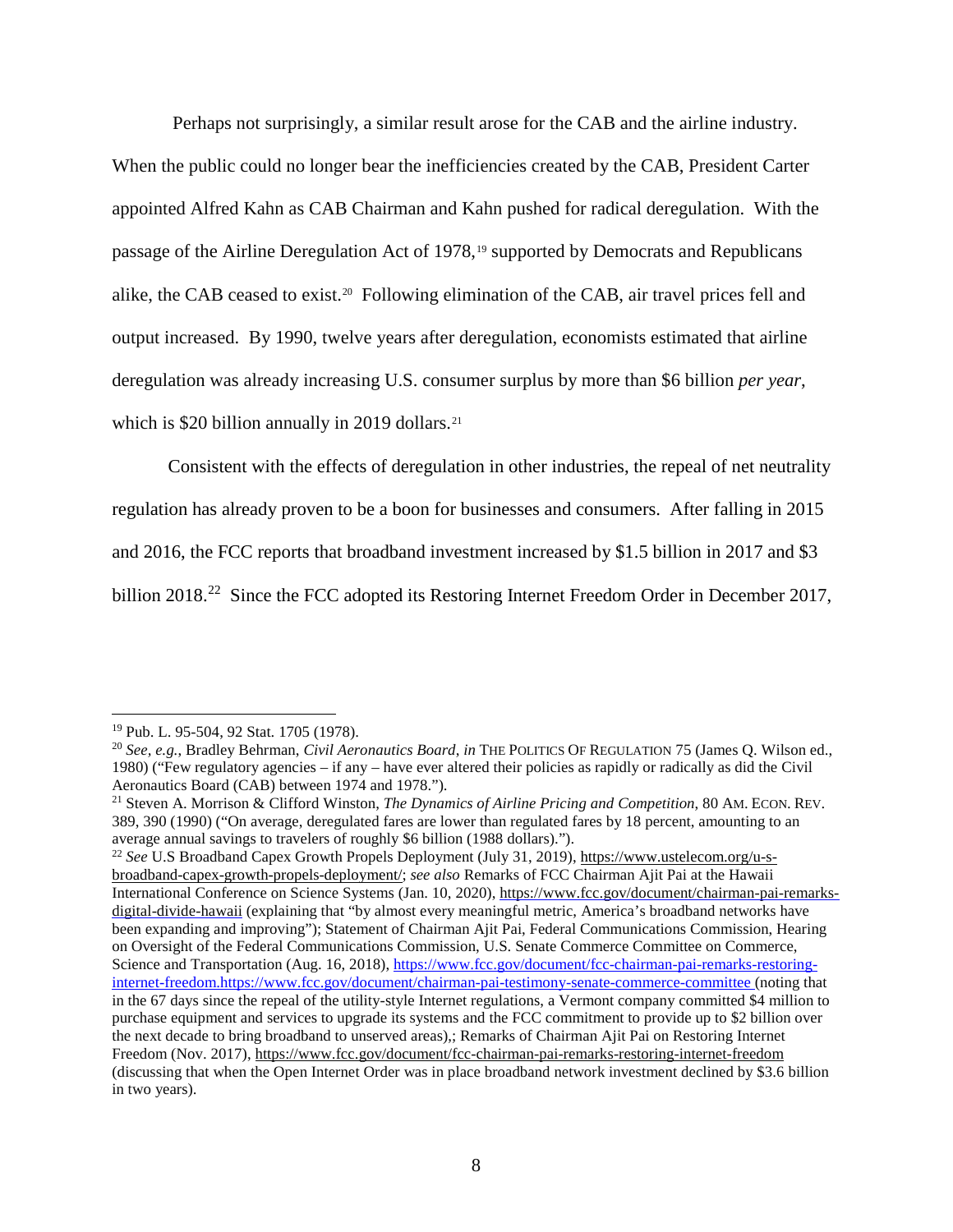mobile Internet speeds have increased 51% and fixed broadband up 70%. [23](#page-8-0) In addition, Internet providers have built more than 400,000 route miles of fiber in 2019 – a new annual record and enough to wrap around the Earth 18 times.<sup>[24](#page-8-1)</sup> There is no question that consumers have benefitted from the repeal of this heavy-handed regulatory regime.

II. Application of Competition and Consumer Protection Principles to Net Neutrality Concerns

The repeal of the Open Internet Order returned to the FTC jurisdiction over broadband services, the second topic I will discuss today. As many of you know, the FTC Act exempts common carriers from the scope of the FTC's authority. But the Ninth Circuit confirmed in an *en banc* decision in 2018 that common carriers can be subject to FTC enforcement for noncommon carrier activities.[25](#page-8-2) This decision, in conjunction with the Restoring Internet Freedom Order, makes it clear that the FTC has authority to protect consumers when internet service providers (ISPs) offer non-common carrier services like cable and video.

Before the Open Internet Order was implemented, the FTC used its authority under Section 5 of the FTC Act to investigate and bring enforcement actions against ISPs and other entities for anticompetitive conduct and unfair or deceptive practices. Now that the Open Internet Order has been repealed, the FTC is once again on the lookout for conduct that harms consumers in this arena. The replacement of the FCC's extensive regulatory framework with the FTC's broad and flexible Section 5 principles will protect consumers while also facilitating investment and innovation.

<span id="page-8-0"></span><sup>&</sup>lt;sup>23</sup> *Compare* Ookla SPEEDTEST [https://www.speedtest.net/global-index/united-states#fixed;](https://www.speedtest.net/global-index/united-states#fixed) *with* past Ookla<br>SPEEDTEST https://web.archive.org/web/20170812155126/https://www.speedtest.net/global-index/united-states. <sup>24</sup> See Fiber Broadband Association Research (Dec. 2019), [https://www.fiberbroadband.org/blog/fiber-broadband](https://www.fiberbroadband.org/blog/fiber-broadband-association-research-shows-record-fiber-broadband-growth-in-north-america)[association-research-shows-record-fiber-broadband-growth-in-north-america](https://www.fiberbroadband.org/blog/fiber-broadband-association-research-shows-record-fiber-broadband-growth-in-north-america)

<span id="page-8-2"></span><span id="page-8-1"></span><sup>&</sup>lt;sup>25</sup> FTC v. AT&T Mobility LLC, 883 F.3d 848, 863-64 (9<sup>th</sup> Cir. 2018).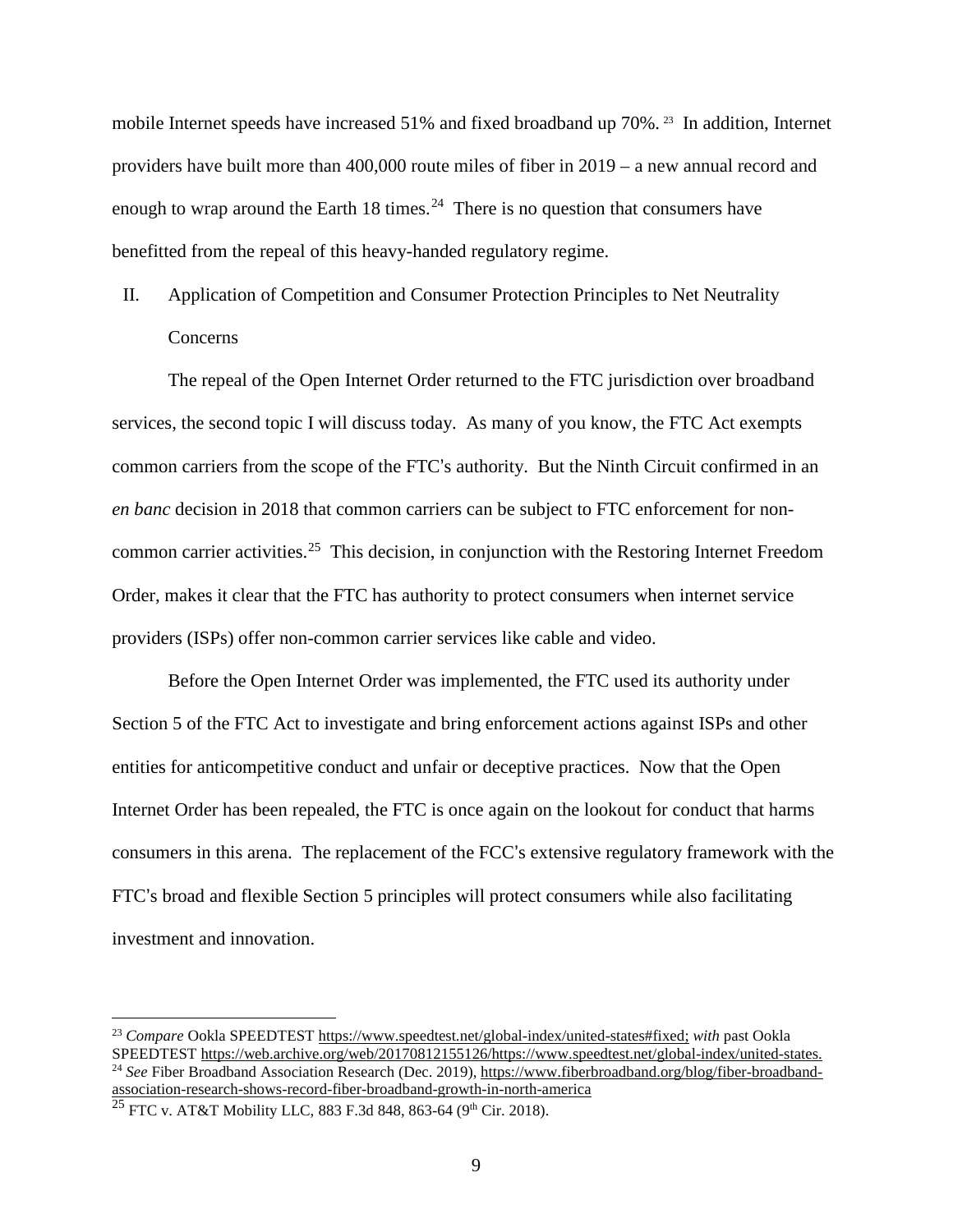Section 5 of the FTC Act prohibits unfair methods of competition. Its scope is viewed as roughly coterminous with the Sherman Act, our country's main antitrust law. Through the competition provisions of Section 5, the FTC can effectively address the types of conduct that have concerned net neutrality advocates. Although the Commission has not specifically challenged ISPs regarding these practices, it has sued companies for foreclosing rival content in an exclusionary or predatory manner.<sup>[26](#page-9-0)</sup> The Commission also has challenged anticompetitive access,<sup>[27](#page-9-1)</sup> discrimination,<sup>[28](#page-9-2)</sup> pricing,<sup>[29](#page-9-3)</sup> and bundling practices.<sup>[30](#page-9-4)</sup> In addition, the FTC investigates whether vertical mergers would foreclose competition in upstream or downstream markets,  $31$ and, where appropriate, imposes obligations to maintain competition post-merger.<sup>[32](#page-9-6)</sup>

To address these types of practices in the technology space, the Commission is actively strengthening its existing expertise in technology and broadband markets. A year ago, the

Commission launched a Technology Task Force, which has now become a permanent division

<span id="page-9-0"></span> <sup>26</sup> *See, e.g.*, Realcomp II Ltd., FTC File No. 061-0088, [https://www.ftc.gov/enforcement/cases-proceedings/061-](https://www.ftc.gov/enforcement/cases-proceedings/061-0088.realcomp-ii-ltd-matter) [0088.realcomp-ii-ltd-matter](https://www.ftc.gov/enforcement/cases-proceedings/061-0088.realcomp-ii-ltd-matter) (challenging conduct and issuing order that forbids real estate multiple listing service from discriminating against listings from discount real estate brokers when transmitting listing information to websites).

<span id="page-9-1"></span><sup>27</sup> *See, e.g.*, McWane, Inc., and Star Pipe Products, Ltd, FTC File No. 101-0080b,

<https://www.ftc.gov/enforcement/cases-proceedings/101-0080b/mcwane-inc-star-pipe-products-ltd-matter> (order prohibiting exclusive dealing policy that prevented distributors from purchasing from new competitor). <sup>28</sup> *See, e.g.*, America Online, Inc. and Time Warner Inc., FTC File No. 001-0105,

<span id="page-9-2"></span>[https://www.ftc.gov/enforcement/cases-proceedings/0010105/america-online-inc-time-warner-inc.](https://www.ftc.gov/enforcement/cases-proceedings/0010105/america-online-inc-time-warner-inc) (imposing conditions to permit merger that included prohibiting discrimination on basis of affiliation with merged firm in the transmission of content).

<span id="page-9-3"></span><sup>29</sup>*See, e.g.*, Polygram Holding, Inc.; Decca Music Group Limited; UMG Recordings, Inc.; and Universal Music & Video Distribution Corp. (Three Tenors), FTC File No. 001-0231, [https://www.ftc.gov/enforcement/cases](https://www.ftc.gov/enforcement/cases-proceedings/0010231/polygram-holding-inc-decca-music-group-limited-umg-recordings)[proceedings/0010231/polygram-holding-inc-decca-music-group-limited-umg-recordings](https://www.ftc.gov/enforcement/cases-proceedings/0010231/polygram-holding-inc-decca-music-group-limited-umg-recordings) (issuing order prohibiting agreements not to discount).

<span id="page-9-4"></span><sup>30</sup> *See, e.g.*, Toys R Us, Inc. FTC File No. 091-0082, [https://www.ftc.gov/enforcement/cases-proceedings/091-](https://www.ftc.gov/enforcement/cases-proceedings/091-0082/toys-r-us-inc) [0082/toys-r-us-inc.](https://www.ftc.gov/enforcement/cases-proceedings/091-0082/toys-r-us-inc) (issuing order that included prohibition of vertical agreements requiring sales of bundled products when selling to competitors).

<span id="page-9-5"></span><sup>31</sup> *See, e.g.*, Statement of Chairman Simons, Commissioner Phillips, and Commissioner Wilson, Sycamore Partners II, L.P., No. 181-0180, Jan. 28, 2019

<span id="page-9-6"></span><sup>32</sup> *See*, *e.g.*, General Electric Company, FTC File No. 131-0069, https://www.ftc.gov/enforcement/casesproceedings/131-0069/general-electric-company-matter.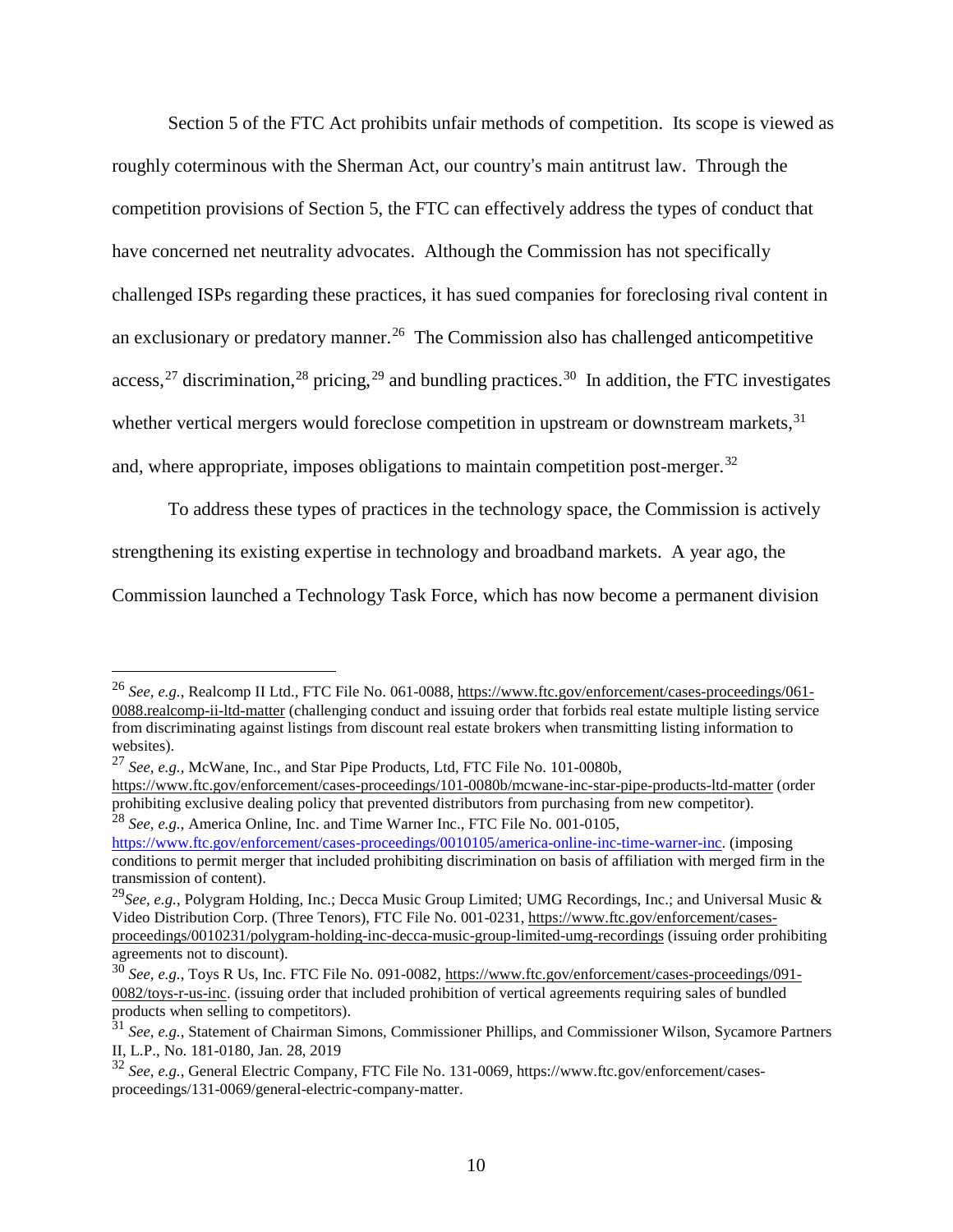within the Bureau of Competition. The Technology Enforcement Division is comprised of antitrust attorneys and technologists charged with monitoring U.S. technology markets, including the internet ecosystem. I can assure you that they are incredibly busy.

We've touched on competition; let's turn to consumer protection. Section 5 of the FTC Act also prohibits unfair or deceptive acts or practices. Using this consumer protection authority, the FTC has addressed a variety of unlawful practices undertaken by ISPs. Our enforcement actions have addressed misleading representations, throttling, blocking, and privacy and data security practices. For example, the FTC settled charges brought against AT&T in 2014 alleging that the carrier promised consumers unlimited data but then reduced speeds – in some instances by nearly 90% — for those with unlimited data plans.<sup>33</sup> AT&T must pay \$60 million to consumers harmed by these practices. The FTC also addressed throttling practices in an enforcement action against TracFone Wireless, Inc.<sup>[34](#page-10-1)</sup> There, we challenged deceptive advertising that promised unlimited data to consumers but failed to disclose that TracFone slowed service by 60 to 90 percent after users exceeded certain data thresholds. The FTC reached a settlement with the company that included injunctive relief and \$40 million in consumer redress.

We have also challenged unfair privacy and security practices by ISPs. In one action, we alleged that an ISP engaged in unfair practices through distribution of spam, child pornography, malware, and other harmful electronic content.<sup>35</sup> In addition, we have brought cases against two

<span id="page-10-0"></span><sup>&</sup>lt;sup>33</sup> FTC v. AT&T Mobility, LLC, No. 14-cv-4785-EMC (N.D. Cal. 2019), [https://www.ftc.gov/enforcement/cases](https://www.ftc.gov/enforcement/cases-proceedings/122-3253/att-mobility-llc-mobile-data-service)[proceedings/122-3253/att-mobility-llc-mobile-data-service.](https://www.ftc.gov/enforcement/cases-proceedings/122-3253/att-mobility-llc-mobile-data-service)

<span id="page-10-1"></span> $34$  FTC v. TracFone Wireless, Inc., No. 15-cv-392 EMC (N.D. Cal. Feb. 20, 2015) (consent order), [https://www.ftc.gov/enforcement/cases-proceedings/132-3176/straight-talk-wireless-tracfone-wireless-inc.](https://www.ftc.gov/enforcement/cases-proceedings/132-3176/straight-talk-wireless-tracfone-wireless-inc) <sup>35</sup> FTC v. Pricewert LLC, et al., No. 09-CV-2407 (N.D. Cal. 2010), [https://www.ftc.gov/enforcement/cases-](https://www.ftc.gov/enforcement/cases-proceedings/092-3148/pricewert-llc-dba-3fnnet-ftc)

<span id="page-10-2"></span>[proceedings/092-3148/pricewert-llc-dba-3fnnet-ftc.](https://www.ftc.gov/enforcement/cases-proceedings/092-3148/pricewert-llc-dba-3fnnet-ftc) We also investigated Verizon Communication for unreasonably failing to secure its routers and issued a closing letter in 2014. Closing Letter to Dana Rosenfeld, Counsel for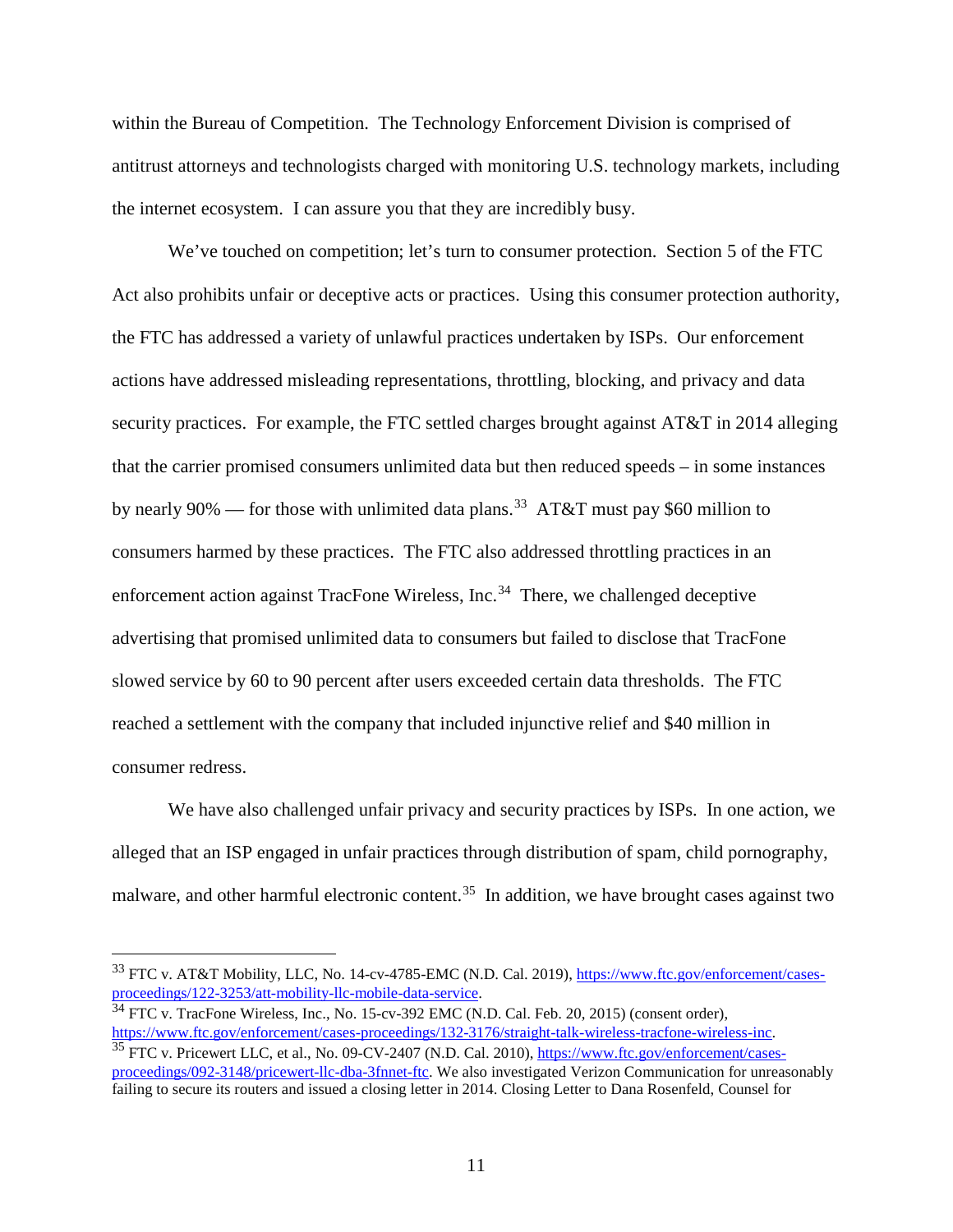ISPs under the Fair Credit Reporting Act alleging that they imposed less favorable terms on consumers who had negative information on their credit reports, without providing the notices required by law. We obtained a \$1.9 million civil penalty against Time Warner and a \$2.95 million penalty against Sprint.<sup>36</sup> And, finally, we have launched a study of Internet broadband providers and related entities to examine how the companies collect, retain, use, and disclose information about consumers and their devices.<sup>[37](#page-11-1)</sup>

When the Open Internet Order was repealed, many were concerned that competition and consumers would suffer. (There were also dire predictions of near-apocalyptic proportions that, needless to say, have not come to pass.) I can assure you that the FTC is closely monitoring this arena for both competition and consumer protection practices that could violate Section 5. And we will not hesitate to investigate and bring law enforcement actions where appropriate.

#### III. Privacy Legislation

 $\overline{a}$ 

Although I am a proponent of free markets, I fully recognize that markets do not always function perfectly. Sometimes issues arise because companies engage in conduct prohibited under the antitrust laws, and sometimes issues arise because companies make false or misleading statements. In these one-off instances, law enforcement on a case-by-case basis is appropriate. The business practices of ISPs, which we just discussed, provide a good example of this category.

Verizon Communications, Inc. (Nov. 12, 2014), [https://www.ftc.gov/enforcement/cases-proceedings/closing](https://www.ftc.gov/enforcement/cases-proceedings/closing-letters/verizon-communications-inc)[letters/verizon-communications-inc.](https://www.ftc.gov/enforcement/cases-proceedings/closing-letters/verizon-communications-inc)

<span id="page-11-1"></span><span id="page-11-0"></span><sup>&</sup>lt;sup>36</sup> U.S. v. Time Warner Cable, Inc., No. 122-3149 (S.D.N.Y. 2013); [https://www.ftc.gov/enforcement/cases](https://www.ftc.gov/enforcement/cases-proceedings/122-3149/time-warner-cable-inc)[proceedings/122-3149/time-warner-cable-inc;](https://www.ftc.gov/enforcement/cases-proceedings/122-3149/time-warner-cable-inc) U.S. v. Sprint Corp., No. 2:15-cv-9340 (D. Kansas 2015), [https://www.ftc.gov/enforcement/cases-proceedings/142-3094/sprint-corporation-sprint-asl-program-0.](https://www.ftc.gov/enforcement/cases-proceedings/142-3094/sprint-corporation-sprint-asl-program-0) <sup>37</sup> Press Release, FTC Seeks to Examine the Privacy Practices of Broadband Providers (March 26, 2019), <https://www.ftc.gov/news-events/press-releases/2019/03/ftc-seeks-examine-privacy-practices-broadband-providers>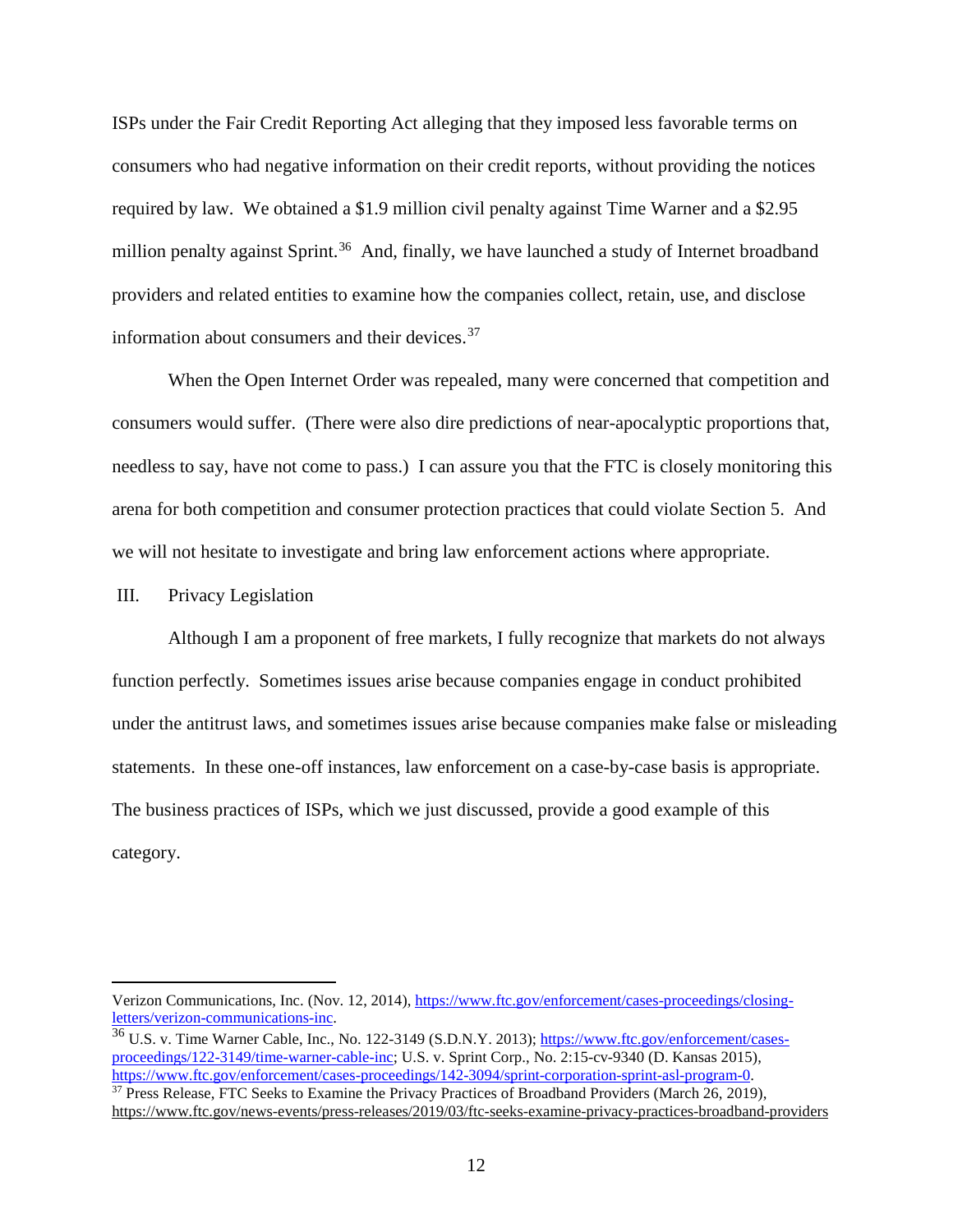But in other cases, markets may function imperfectly because of systemic issues. For example, markets do not operate efficiently when consumers lack information about key characteristics of goods and services — in other words, when information asymmetries exist. And markets may also be characterized by inefficiencies when the costs and benefits of a product are not fully borne by its producer and consumers – in other words, when a product creates what economists call externalities.<sup>38</sup> I believe both of these market shortcomings arise in the areas of privacy and data security. In the language of economists, both information asymmetries and the presence of externalities lead to inefficient outcomes with regard to privacy and data security. Consequently, even though I have great faith in markets, I have come to believe that federal privacy and data security legislation is necessary. I will focus on privacy for the remainder of these remarks.

Companies have relatively complete information about the characteristics of the goods and services they offer. In a competitive market, competition drives sellers to provide truthful and useful information about their products to consumers.<sup>39</sup> Moreover, competition drives companies to fulfill promises to consumers about price, quality, and other material terms.<sup>40</sup> Dissatisfied buyers can vote with their feet and wallets and go elsewhere.

In the absence of perfect information, though, consumers cannot accurately evaluate the quality and value of those offerings. Numerous studies have analyzed information asymmetries with regard to the privacy characteristics of various products and services.<sup>41</sup> Simply put,

<span id="page-12-0"></span> <sup>38</sup> ROBERT PINDYCK & DANIEL RUBINFELD, MICROECONOMICS 317, <sup>626</sup> (8th ed. 2017).

<span id="page-12-1"></span><sup>39</sup> Howard Beales, Richard Craswell & Steven C. Salop, *The Efficient Regulation of Consumer Information*, 24 J. L. ECON. 502 (1981) ("[S]ellers have a substantial economic incentive to disseminate information to consumers.").

<span id="page-12-2"></span><sup>40</sup> J. Howard Beales III & Timothy J. Muris, *FTC Consumer Protection at 100: 1970s Redux or Protecting Markets to Protect Consumers?*, 83 GEO. WASH. L. REV. 2157, 2163-64 (2015).

<span id="page-12-3"></span><sup>41</sup> *See* JOSEPH TUROW ET AL., U. PA. ANNENBERG SCH. FOR COMM., THE TRADEOFF FALLACY: HOW MARKETERS ARE MISREPRESENTING AMERICAN CONSUMERS AND OPENING THEM UP TO EXPLOITATION 16 (2015),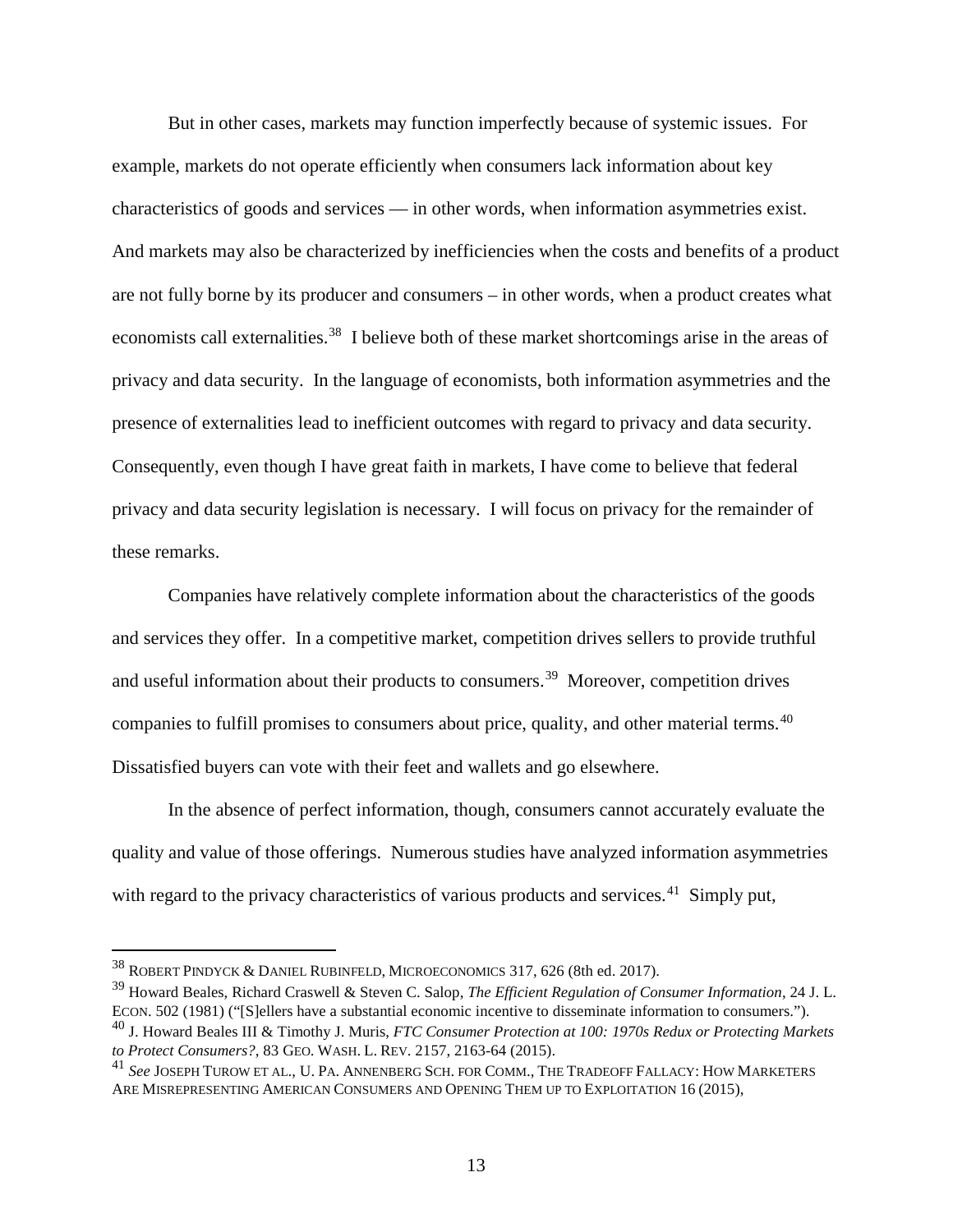consumers do not understand how their data are collected, maintained, and used.<sup>[42](#page-13-0)</sup> And many consumers lack a basic understanding of the privacy settings available for these products.

Many commentators contend that there is a privacy paradox – that is, an inconsistency between consumers' expressed preferences and their actual behavior when it comes to privacy.<sup>[43](#page-13-1)</sup> These commentators assert that while consumers *say* they value privacy, they readily give it away – so consumers must not be concerned about privacy practices.<sup>[44](#page-13-2)</sup> I disagree. A growing body of research indicates that information asymmetry and privacy resignation explain the socalled privacy paradox.<sup>45</sup> I'll touch on each of these concepts in turn.

As we've discussed, the first concept — that of information asymmetry — makes clear that if users do not understand the privacy characteristics of products and services, they cannot make informed decisions about their quality and value. The second concept, that of privacy

 $\overline{a}$ 

[https://www.asc.upenn.edu/sites/default/files/TradeoffFallacy\\_1.pdf;](https://www.asc.upenn.edu/sites/default/files/TradeoffFallacy_1.pdf) *see also*, Ginger Zhe Jin & Andrew Stivers, *Protecting Consumers in Privacy and Data Security: A Perspective of Information Economics* 6 (2017), <https://ssrn.com/abstract=3006172> (arguing that a consumer is dependent on the representations made by companies or their vendors because he or she is not in a position to review and assess the privacy policies and actual practices of each company in the opaque networks of entities supporting the consumer's digital interactions).

<span id="page-13-0"></span><sup>42</sup> *See, e.g.,* Nathan Malkin et al., *Privacy Attitudes of Smart Speaker Users*, 2019 PROC. PRIVACY ENHANCING TECH. 250, 251 (2019), [https://petsymposium.org/2019/files/papers/issue4/popets-2019-0068.pdf.](https://petsymposium.org/2019/files/papers/issue4/popets-2019-0068.pdf) A 2014 study conducted by Pew Research found that a majority of Americans (incorrectly) believe that when a company posts a privacy policy, it ensures that the company will not share user data. Aaron Smith, *What Internet Users Know about Technology and the Web*, PEW RESEARCH CTR. (Nov. 25, 2014),

[https://www.pewresearch.org/internet/2014/11/25/web-iq/.](https://www.pewresearch.org/internet/2014/11/25/web-iq/) Similarly, a 2015 study conducted by researchers at the University of Pennsylvania's Annenberg School of Communication found that 58% of respondents incorrectly believed and 7% responded "don't know" to the prompt: "If a website has a privacy policy, it means that the site cannot share information about you with other companies, unless you give the website your permission." JOSEPH TUROW ET AL., U. PA. ANNENBERG SCH. FOR COMM., THE TRADEOFF FALLACY: HOW MARKETERS ARE MISREPRESENTING AMERICAN CONSUMERS AND OPENING THEM UP TO EXPLOITATION 16 (2015), [https://www.asc.upenn.edu/sites/default/files/TradeoffFallacy\\_1.pdf\)](https://www.asc.upenn.edu/sites/default/files/TradeoffFallacy_1.pdf).

<span id="page-13-1"></span><sup>43</sup> *See* Susanne Barth & Menno D.T. de Jong, *The Privacy Paradox – Investigating Discrepancies Between Expressed Privacy Concerns and Actual Online Behavior – A Systematic Literature Review*, 34 TELEMATICS & INFORMATICS 1039-40 (2017); Susan Athey et al., *The Digital Privacy Paradox: Small Money, Small Costs, Small Talk* 17 (Nat'l Bureau of Econ. Research, Working Paper No. 23488, 2017); Luvai F. Motiwalla & Xiao-Bai Li, *Unveiling Consumer's Privacy Paradox Behavior in an Economic Exchange*, 23 INT'L J. BUS. INFO. SYS. 307-29 (2016).

<span id="page-13-2"></span> $^{44}$  *Id.* 

<span id="page-13-3"></span><sup>45</sup> Barth and de Jong, *supra* note 43, at 1046, 1049; *see also* Jorge Padilla, *Privacy and Consumer Coercion: A Review of Economics Literature* 2 (2019) (on file with author).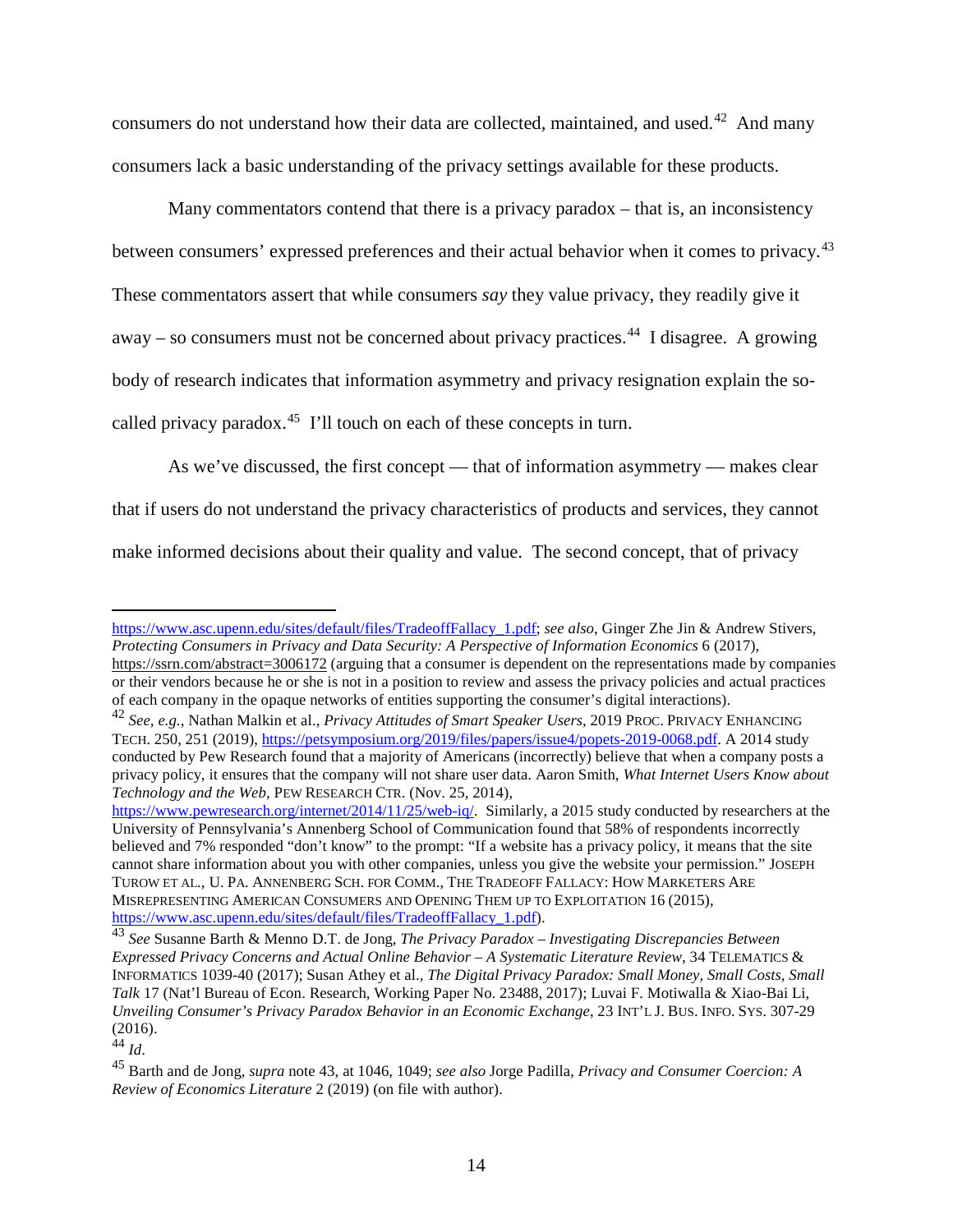resignation, reflects the notion that consumers rationally choose to forego expending significant time and effort protecting personal information.<sup>46</sup> As we all know, it is extremely cumbersome to manage online personal data. For example, a recent article noted that some mobile apps ask users for over two hundred permissions and even the average app asks for about five.<sup>[47](#page-14-1)</sup> Another article describing a study of smart speakers noted that manually reviewing and deleting thousands of recordings of smart speaker interactions presents an undue burden for users.<sup>48</sup> Moreover, data breaches routinely expose sensitive consumer data.<sup>[49](#page-14-3)</sup> Together, these two concepts of information asymmetry and privacy resignation explain the privacy paradox and defy the notion that consumers do not value their privacy.

The bottom line: markets function inefficiently when consumers face significant information asymmetries, including incomplete information about product features and quality. [50](#page-14-4) In the face of documented market failures, government intervention may help protect consumers. This is the situation we face in privacy today. Consumers' data is collected, maintained, shared, and monetized in ways that consumers cannot see and cannot avoid. As demonstrated by the FTC's robust enforcement program, some of these practices cause harm. A privacy law can provide needed transparency so that consumers can begin to make informed choices.

<span id="page-14-0"></span> <sup>46</sup> Hanbyul Choi et al., *The Role Of Privacy Fatigue In Online Privacy Behavior*, <sup>81</sup> COMPUTERS HUM. BEHAV. <sup>42</sup> (2018) (explaining that the "increasing difficulty in managing one's online personal data leads to individuals feeling a loss of control" and that "[f]requent data breaches may make people feel as though they have no control over personal information, and ultimately drive them into a state of resignation about online privacy.").

<span id="page-14-1"></span><sup>47</sup> Woodrow Hartzog & Neil Richards, *Privacy's Constitutional Moment and the Limits of Data Protection*, 61 B.C. L. REV. 1, 53 (forthcoming 2020) (citations omitted).

<span id="page-14-2"></span><sup>48</sup> Nathan Malkin et al., *Privacy Attitudes of Smart Speaker Users*, 2019 PROC. PRIVACY ENHANCING TECH. 250, 262 (2019), [https://petsymposium.org/2019/files/papers/issue4/popets-2019-0068.pdf.](https://petsymposium.org/2019/files/papers/issue4/popets-2019-0068.pdf)

<span id="page-14-3"></span><sup>49</sup> Rae Hodge, *2019 Data Breach Hall of Shame: These Were the Biggest Data Breaches of the Year*, CNET (Dec. 27, 2019), [https://www.cnet.com/news/2019-data-breach-hall-of-shame-these-were-the-biggest-data-breaches-of-](https://www.cnet.com/news/2019-data-breach-hall-of-shame-these-were-the-biggest-data-breaches-of-the-year/)

[the-year/.](https://www.cnet.com/news/2019-data-breach-hall-of-shame-these-were-the-biggest-data-breaches-of-the-year/) The article does not mention headline-grabbing data breaches at Waze, Wawa, 7-11, T-Mobile, Quest Diagnostic, Flipboard, Dunkin Donuts, and Ascension. 50 PINDYCK, *supra* note 38, at 625-26, 631-56.

<span id="page-14-4"></span>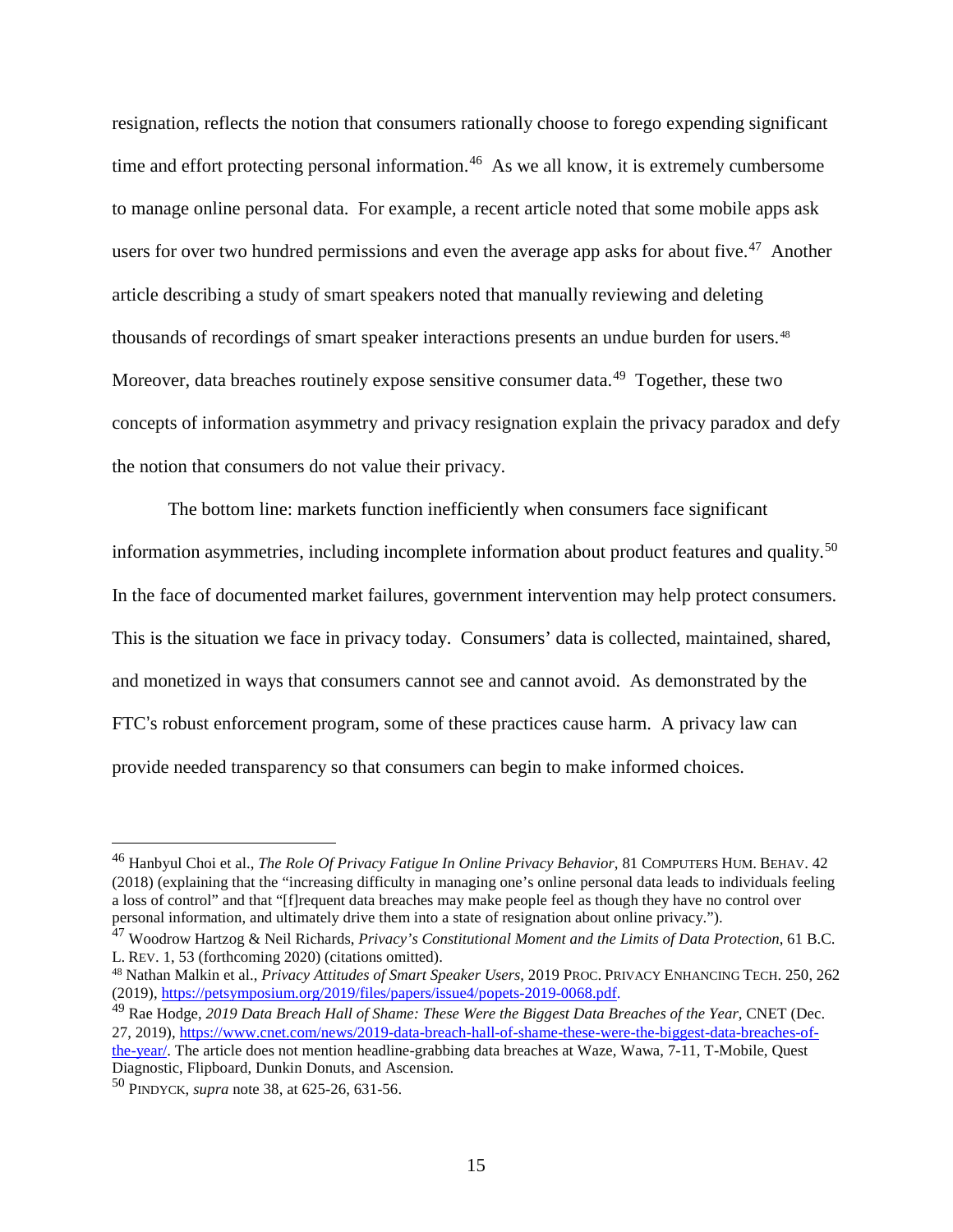Information asymmetry is one important reason for privacy legislation but there are others, including predictability and guidance for businesses. On the domestic front, businesses need clarity and certainty regarding privacy rules of the road. CCPA became effective on January 1, 2020,<sup>[51](#page-15-0)</sup> and other states are seeking to pass their own privacy laws, creating an emerging patchwork of regulatory frameworks.<sup>[52](#page-15-1)</sup> The result? Burdensome compliance costs and constrained interoperability that undercut the ability of U.S. companies to compete globally. Federal privacy legislation could help avoid this unnecessary burden on businesses while simultaneously providing appropriate protections for consumers.

Privacy legislation also could address the emerging gaps in sector-specific approaches to privacy laws created by evolving technologies. For example, the Health Insurance Portability and Accountability Act ("HIPAA") applies to certain doctors' offices, hospitals, and insurance companies, but not generally to cash practices, wearables, apps, or websites like WebMD.<sup>53</sup> But sensitive medical information is no longer mostly housed in practitioners' offices. Your phone and watch now collect information about your blood sugar, your exercise habits, your fertility, and your heart health. Because data is ubiquitous, we need a comprehensive federal privacy law.

<span id="page-15-1"></span><sup>52</sup> The National Council of State Legislatures found that privacy bills or bill drafts were introduced or filed in at least 25 states and in Puerto Rico in 2019. Nat'l Council of State Legislatures, *2019 Consumer Data Privacy Legislation* (Jan. 3, 2020), [https://www.ncsl.org/research/telecommunications-and-information](https://www.ncsl.org/research/telecommunications-and-information-technology/consumer-data-privacy.aspx)[technology/consumer-data-privacy.aspx;](https://www.ncsl.org/research/telecommunications-and-information-technology/consumer-data-privacy.aspx) *see also* Michael Beckerman, *Americans Will Pay a Price for State Privacy Laws: The Modern Data Economy Is Too Big to Regulate at the State Level*, N.Y. TIMES (Oct. 14, 2019), <https://www.nytimes.com/2019/10/14/opinion/state-privacy-laws.html> ("Fourteen states have considered legislation on internet service providers. Twenty-five states and Puerto Rico have considered legislation focused on various aspects of consumer data. All 50 states, the District of Columbia, Guam, Puerto Rico, the Virgin Islands and even some municipalities have their own laws about how to respond to data breaches. All of those laws are subject to change. In 2019, states considered at least 21 measures to amend data breach laws. Over 150 pieces of legislation on consumer data have been considered, and five states passed bills mandating privacy studies to inform future legislation.").

<span id="page-15-0"></span> <sup>51</sup> Cal. Civ. Code §§ 1798.100-1798.199 (West 2020).

<sup>53</sup> The Health Insurance Portability and Accountability Act of 1996, 42 U.S.C. § 1320d.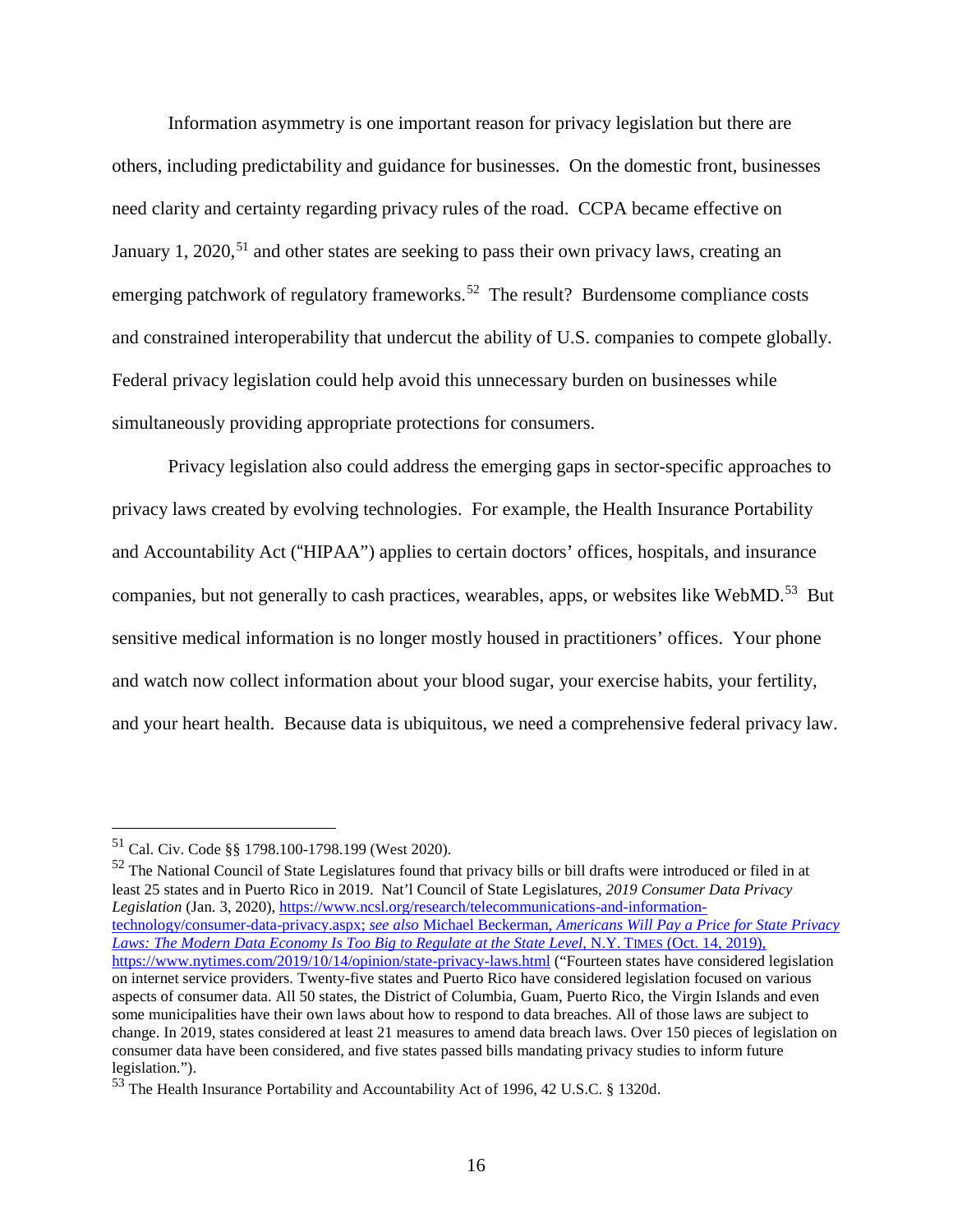On the international front, GDPR came into effect in May 2018.<sup>54</sup> Some countries are now adopting various GDPR provisions.<sup>55</sup> Others are striking out on their own.<sup>56</sup> This growing number of diverging privacy regimes will create incremental hurdles to efficient cross-border data flows. Global data flows have transformed international trade by establishing digital platforms to export goods, improving efficiency and increasing productivity, reducing barriers to market entry, allowing businesses (including small enterprises) to reach vastly larger markets, and improving global value chains. Consistency among regulatory frameworks reduces company costs, promotes international competitiveness, and increases compliance with privacy standards.<sup>[57](#page-16-3)</sup> Accordingly, a comprehensive U.S. privacy law that enacts a single privacy standard could facilitate global interoperability, helping to bridge the differences between U.S. and foreign privacy regimes.

Having discussed why a free-marketeer like me supports federal privacy legislation, I'd like to highlight the principles and elements I hope to see in a privacy law. Of course, I recognize that the appropriate contours and contents of privacy legislation pose complicated

<span id="page-16-1"></span><sup>55</sup> For example, Thailand's Personal Data Protection Act takes effect on May 27, 2020. Chusert Supasitthumrong, *The Reach and Liabilities of the Personal Data Protection Act*, BANGKOK POST (Sept. 3, 2019), [https://www.bangkokpost.com/business/1741919/the-reach-and-liabilities-of-the-personal-data-protection-act.](https://www.bangkokpost.com/business/1741919/the-reach-and-liabilities-of-the-personal-data-protection-act) Brazil's legislature passed the General Data Protection Law, which is scheduled to take effect in 2020. Bruno Bioni et al., Int'l Ass'n of Privacy Prof'ls, *GDPR Matchup: Brazil's General Data Protection Law*, IAPP (Oct. 4, 2018), [https://iapp.org/news/a/gdpr-matchup-brazils-general-data-protection-law/.](https://iapp.org/news/a/gdpr-matchup-brazils-general-data-protection-law/) Argentina, too, is considering amendments to its Personal Data Protection Law. Diego Fernandez, Int'l Ass'n of Privacy Prof'ls, *Argentina's New Bill on Personal Data Protection*, IAPP (Oct. 2, 2018), [https://iapp.org/news/a/argentinas-new-bill-on-personal](https://iapp.org/news/a/argentinas-new-bill-on-personal-data-protection/)[data-protection/.](https://iapp.org/news/a/argentinas-new-bill-on-personal-data-protection/)

<span id="page-16-0"></span> <sup>54</sup> General Data Protection Regulation (EU) 2016/679, <sup>2016</sup> O.J. (L119/1).

<span id="page-16-2"></span><sup>56</sup> Personal Data Protection Act 2012 (No. 26 of 2012) (Sing.), [https://sso.agc.gov.sg/Act/PDPA2012#P1IV-,;](https://sso.agc.gov.sg/Act/PDPA2012#P1IV-,) Personal Information Protection and Electronic Documents Act (PIPEDA), S.C. 2000, c.5 (Can.), [https://laws](https://laws-lois.justice.gc.ca/eng/acts/P-8.6/page-1.html)[lois.justice.gc.ca/eng/acts/P-8.6/page-1.html.](https://laws-lois.justice.gc.ca/eng/acts/P-8.6/page-1.html)

<span id="page-16-3"></span><sup>57</sup> FED. TRADE COMM'N, PROTECTING CONSUMER PRIVACY IN AN ERA OF RAPID CHANGE 9-10 (2012), [https://www.ftc.gov/sites/default/files/documents/reports/federal-trade-commission-report-protecting-consumer](https://www.ftc.gov/sites/default/files/documents/reports/federal-trade-commission-report-protecting-consumer-privacy-era-rapid-change-recommendations/120326privacyreport.pdf)[privacy-era-rapid-change-recommendations/120326privacyreport.pdf.](https://www.ftc.gov/sites/default/files/documents/reports/federal-trade-commission-report-protecting-consumer-privacy-era-rapid-change-recommendations/120326privacyreport.pdf)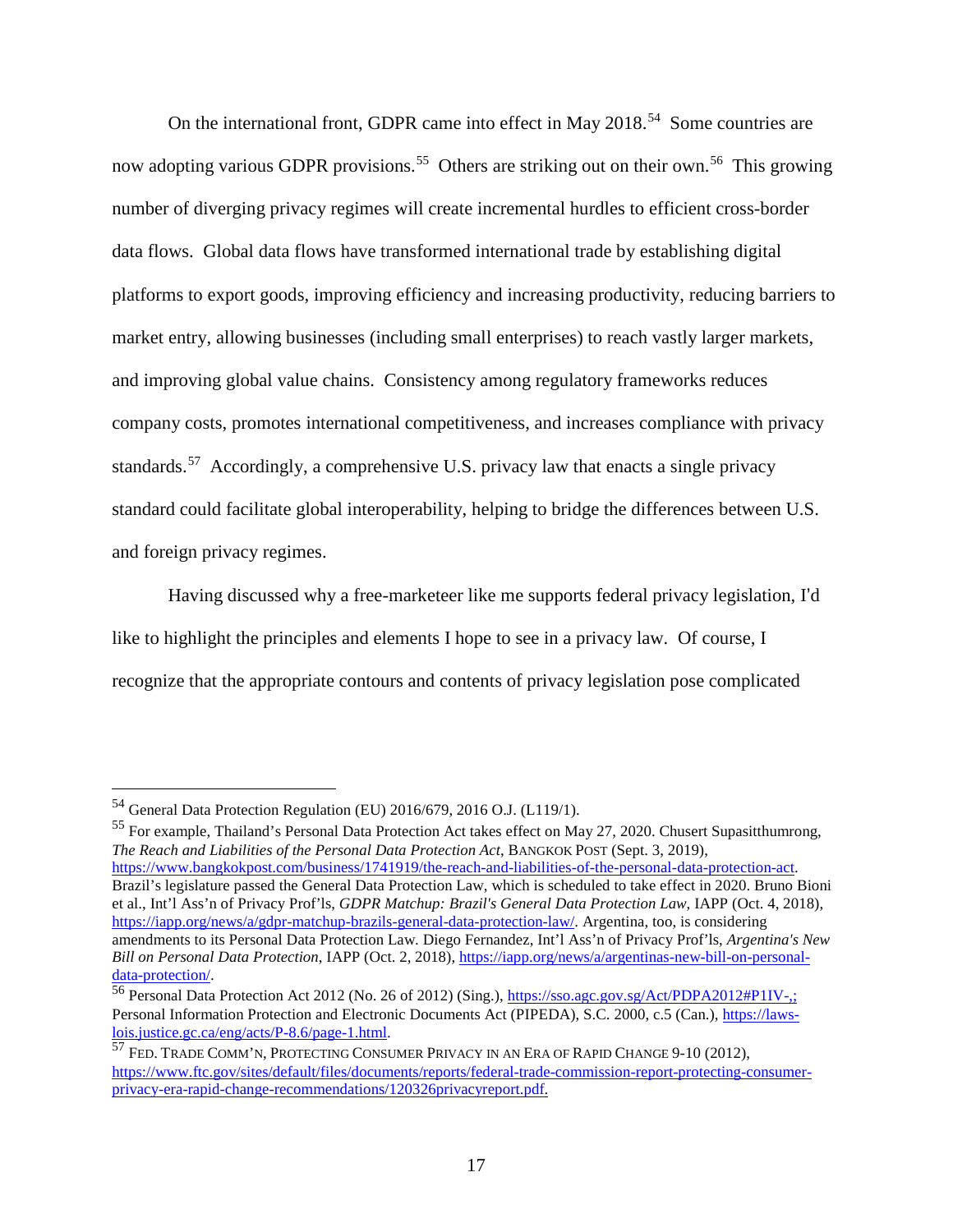questions. Consequently, the value judgments around privacy are best left to elected officials entrusted by the American public to make those calls.

But many of us would agree that we have identified principles to guide our approach to privacy legislation. Perhaps most notably, **privacy legislation should incorporate the United States' traditional harm-focused, risk-based approach to privacy protections**. In its privacy enforcement cases, the FTC has alleged several categories of injuries including physical injury, financial injury, reputational injury, and unwanted intrusion.[58](#page-17-0) 

Another area of mainstream consensus involves accountability. **Legislation should require accountability for both privacy and data security practices on the part of entities that handle data**. An accountable organization is one that can demonstrate that it has effective internal processes in place to comply with its legal and regulatory obligations. The Centre for Information Policy Leadership (CIPL) has identified elements of organizational accountability: (i) leadership and oversight, (ii) risk assessments, (iii) written policies and procedures, (iv) transparency, (v) training and awareness, (vi) monitoring and verification, and (vii) internal enforcement to address non-compliance.<sup>[59](#page-17-1)</sup>

As noted in the CIPL framework, legislation should also encourage companies to regularly assess and document privacy and data security risks in accordance with written policies and procedures, and to invest in mechanisms to adequately address the identified risks.

<span id="page-17-0"></span> <sup>58</sup> *See* Fed. Trade Comm'n, Comment to the National Telecommunications & Information Administration on Developing the Administration's Approach to Consumer Privacy, No. 180821780-8780-01, 8-9 (Nov. 9, 2018), [https://www.ftc.gov/system/files/documents/advocacy\\_documents/ftc-staff-comment-ntia-developing](https://www.ftc.gov/system/files/documents/advocacy_documents/ftc-staff-comment-ntia-developing-administrations-approach-consumer-privacy/p195400_ftc_comment_to_ntia_112018.pdf)administrations-approach-consumer-privacy/p195400 ftc\_comment\_to\_ntia\_112018.pdf.

<span id="page-17-1"></span><sup>59</sup> CENTRE FOR INFO. POLICY LEADERSHIP (CIPL), ORGANIZATIONAL ACCOUNTABILITY – PAST, PRESENT AND FUTURE 3 (Oct. 30, 2019), [https://www.informationpolicycentre.com/uploads/5/7/1/0/57104281/cipl\\_white\\_paper\\_](https://www.informationpolicycentre.com/uploads/5/7/1/0/57104281/cipl_white_paper_-_organisational_accountability_%25E2%2580%2593_past_present_and_future__30_october_2019_.pdf) organisational\_accountability\_%E2%80%93\_past\_present\_and\_future\_\_30\_october\_2019\_.pdf.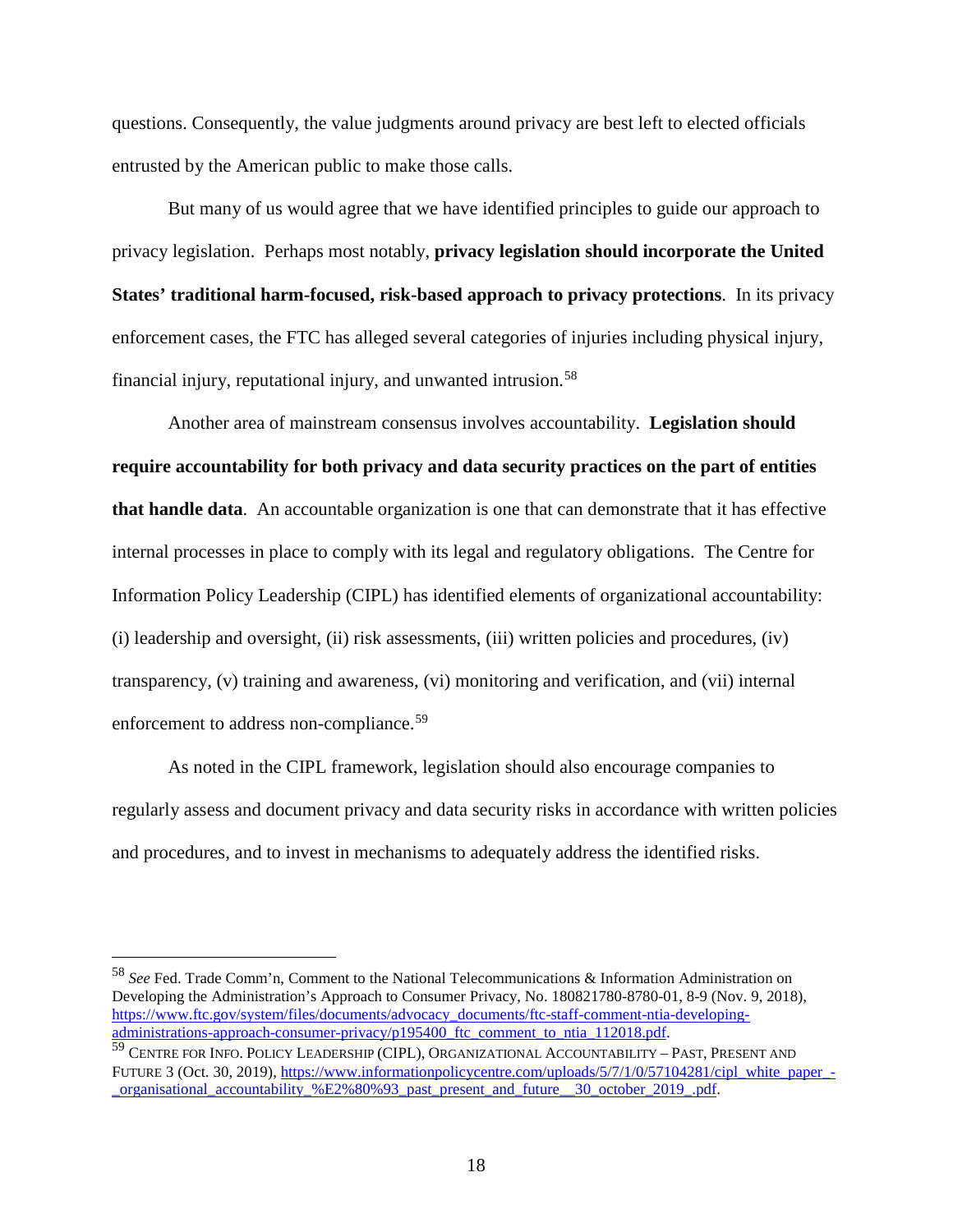Processes that create a culture of compliance through documentation of compliance choices usher in welcome consumer safeguards.<sup>[60](#page-18-0)</sup>

Another worthy principle: privacy legislation should embrace the notion that **transparency empowers individuals to make informed choices**. As I discussed when highlighting information asymmetries, consumers need clarity regarding how their data is collected, used, and shared. Only when they understand the privacy characteristics of products and services can they effectively evaluate the value of those goods for themselves.

#### **Importantly, the legislative framework should also consider competition**.

Regulations, by their nature, will impact markets and competition. For regulations to succeed in restoring market forces, they must eliminate the market failure in the most narrow and targeted manner possible. Regulatory "fixes" that extend beyond simply correcting the problem may upset the balance of forces in the rest of the market and, ultimately, may harm consumers.<sup>[61](#page-18-1)</sup>

GDPR may have lessons to teach us in this regard. Research indicates that GDPR may have decreased venture capital investment and entrenched dominant players in the digital advertising market.<sup>[62](#page-18-2)</sup> One recent article notes that if laws limit certain types of business activities, the pace of innovation may slow and costs may increase. The authors urge legislators to be intentional and transparent when engaging in tradeoffs between privacy and competition, <sup>[63](#page-18-3)</sup>

[https://www.ftc.gov/system/files/documents/public\\_statements/1557534/commissioner\\_wilson\\_remarks\\_at\\_global\\_](https://www.ftc.gov/system/files/documents/public_statements/1557534/commissioner_wilson_remarks_at_global_antitrust_institute_12112019.pdf) [antitrust\\_institute\\_12112019.pdf.](https://www.ftc.gov/system/files/documents/public_statements/1557534/commissioner_wilson_remarks_at_global_antitrust_institute_12112019.pdf)

<span id="page-18-1"></span><sup>61</sup> See, e.g., Howard Beales et al., The Regulatory Transparency Project of the Federalist Society, The Proper Role of Rules in a Gloriously Unruly Economy, Aug. 28, 2019, [https://regproject.org/wp](https://regproject.org/wp-content/uploads/RegulatoryProcess-The-Role-of-Rules.pdf)[content/uploads/RegulatoryProcess-The-Role-of-Rules.pdf](https://regproject.org/wp-content/uploads/RegulatoryProcess-The-Role-of-Rules.pdf) (discussing large and unintended consequences of burdensome regluations).

<span id="page-18-0"></span> <sup>60</sup> *See* Christine S. Wilson, Remarks at the Global Antitrust Institute: FTC vs. Facebook, Antonin Scalia Law School 6, 10 (Dec. 11, 2019),

<span id="page-18-3"></span><span id="page-18-2"></span><sup>62</sup> *See* Jian Jia, Ginger Zhe Jin & Liad Wagman, *The Short-Run Effects of GDPR on Technology Venture Investment* 4 (Nat'l Bureau of Econ. Research, Working Paper No. 25248, 2018), [https://www.nber.org/papers/w25248.pdf;](https://www.nber.org/papers/w25248.pdf) *GDPR - What happened?*, WHOTRACKSME BLOG (2018), [https://whotracks.me/blog/gdpr-what-happened.html.](https://whotracks.me/blog/gdpr-what-happened.html) <sup>63</sup> Hartzog, *supra* note 47, at 71.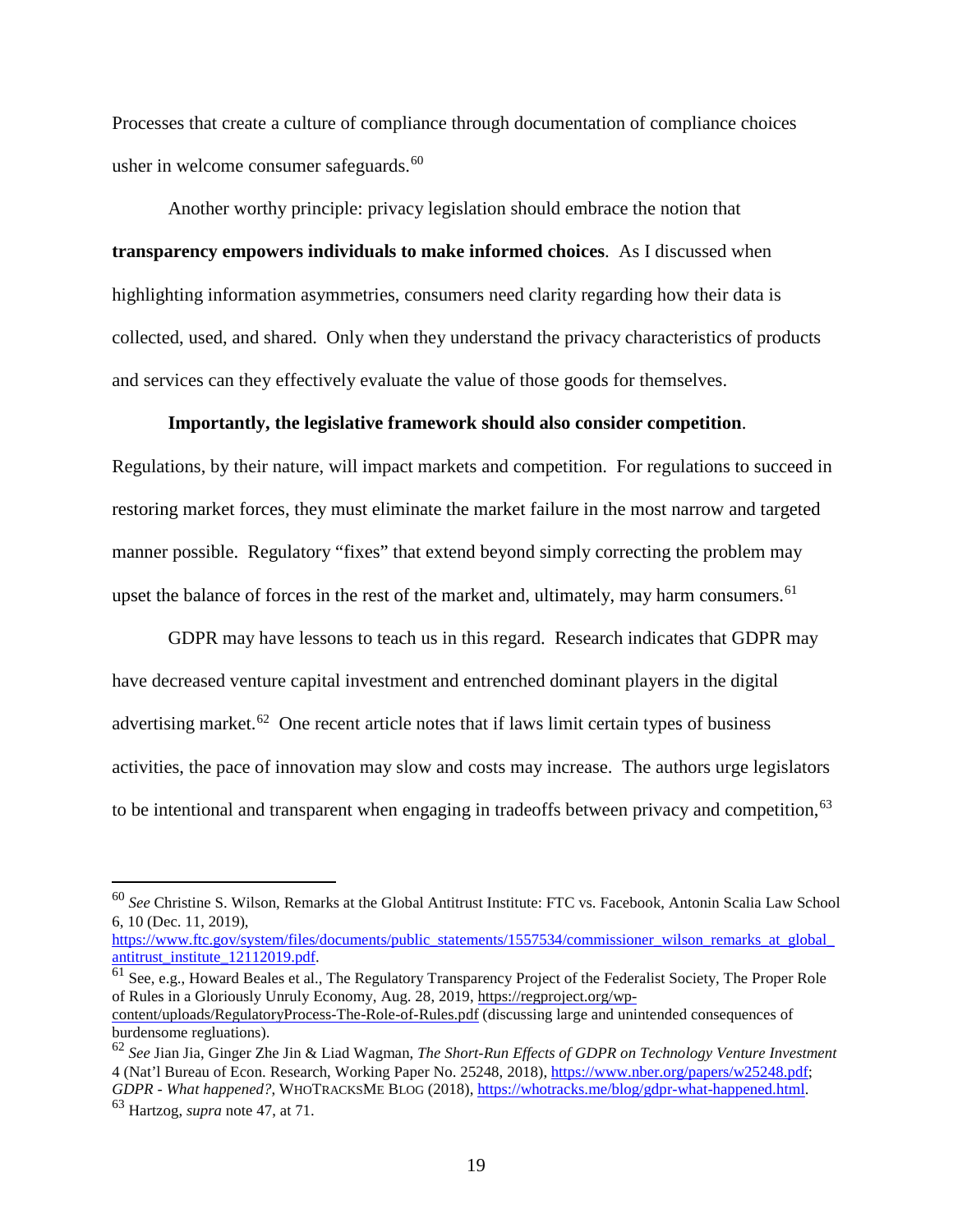and I agree. While there undoubtedly will be some tradeoffs between privacy and competition, I am confident that Congress can design a privacy bill that provides appropriate protections for consumers while maintaining competition and fostering innovation.

In addition to those high-level principles, I would recommend that privacy legislation

include a few additional elements:

- o First, the FTC should be the enforcing agency. We have decades of experience in bringing privacy and data security cases, and we have the requisite expertise to tackle any new law effectively.[64](#page-19-0)
- o Second, any legislation should include civil monetary penalties, which Congress has included in other statutes enforced by the FTC, including COPPA[65](#page-19-1) and the Telemarking and Consumer Fraud and Abuse Prevention Act.<sup>[66](#page-19-2)</sup>
- o Third, the FTC should be given jurisdiction over non-profits and common carriers, which collect significant volumes of sensitive information.<sup>[67](#page-19-3)</sup>
- o Fourth, any law should include targeted and narrow APA rulemaking authority. That way, the FTC can enact rules both to supplement legislation and to permit adjustments in response to technological developments.<sup>[68](#page-19-4)</sup>

<span id="page-19-0"></span> <sup>64</sup> *See* Fed. Trade Comm'n, Media Resources on Privacy and Security Enforcement, [https://www.ftc.gov/news](https://www.ftc.gov/news-events/media-resources/protecting-consumer-privacy/privacy-security-enforcement)[events/media-resources/protecting-consumer-privacy/privacy-security-enforcement](https://www.ftc.gov/news-events/media-resources/protecting-consumer-privacy/privacy-security-enforcement) (last visited February 7, 2020) (providing links to privacy and security cases, public events, statements, reports, amicus briefs, and testimony). <sup>65</sup> Children's Online Privacy Protection Act ("COPPA"), 15 U.S.C. §§ 6501-6506 (2018).

<span id="page-19-2"></span><span id="page-19-1"></span><sup>66</sup> 15 U.S.C. §§ 6101-6108 (2018).

<span id="page-19-3"></span> $67$  For many years, the Commission has testified in favor of eliminating the common carrier exemption. Fed. Trade Comm'n, Prepared Statement of the Federal Trade Commission: "Oversight of the Federal Trade Commission," Before the Subcommittee on Consumer Protection and Commerce, United States house of Representatives Committee on Energy and Commerce 17 (May 8, 2019),

https://www.ftc.gov/system/files/documents/public\_statements/1519212/p180101\_house\_ec\_oversight\_testimony [may\\_8\\_2019.pdf;](https://www.ftc.gov/system/files/documents/public_statements/1519212/p180101_house_ec_oversight_testimony_may_8_2019.pdf) Fed. Trade Comm'n, Prepared Statement of the Federal Trade Commission: "Oversight of the FTC," Before the Subcommittee on Consumer Protection, Product Safety, Insurance, and Data Security of the Committee on Commerce, Science, and Transportation, United States Senate 16 (Nov. 27, 2018), [https://www.ftc.gov/system/files/documents/public\\_statements/1423835/p180101\\_commission\\_testimony\\_re\\_oversi](https://www.ftc.gov/system/files/documents/public_statements/1423835/p180101_commission_testimony_re_oversight_senate_11272018_0.pdf)ght\_senate\_11272018\_0.pdf.

<span id="page-19-4"></span> $68$  COPPA provides a good example of the appropriate division of labor between Congress and the FTC. There, Congress made the requisite value judgments. For example, Congress determined it was important for websites targeted to children to obtain verifiable parental consent prior to any collection, use, and/or disclosure of personal information from children. 15 U.S.C. §§ 6502. The FTC was then empowered through rulemaking to outline the mechanics of how websites or online services could obtain verifiable parental consent. Children's Online Privacy Protection Rule, 16 C.F.R. § 312.5.